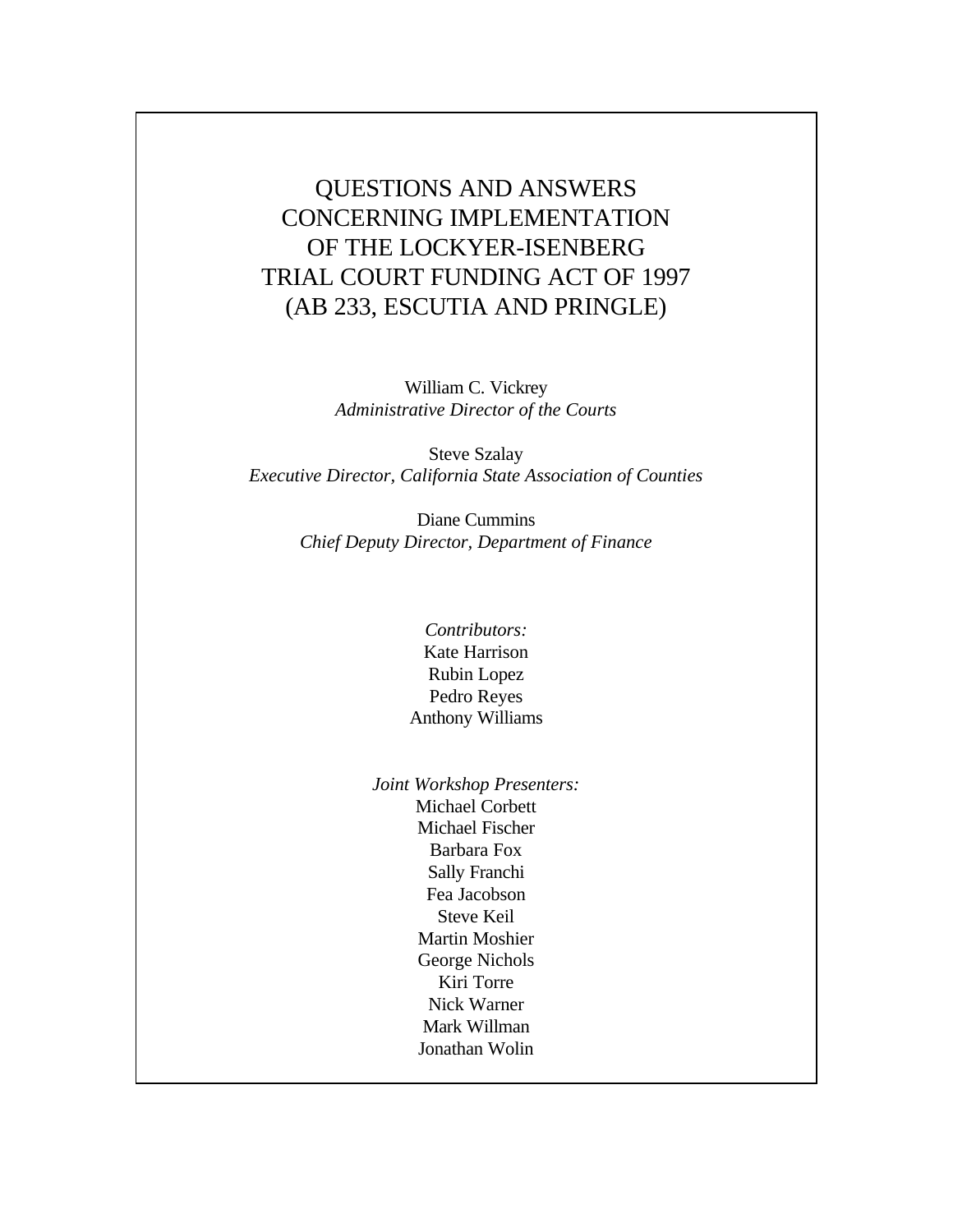# **QUESTIONS AND ANSWERS CONCERNING IMPLEMENTATION OF AB 233**

# **TABLE OF CONTENTS**

| $\mathbf{I}$ . | Budgeting and Funding Responsibilities—Who Pays for What?        |    |
|----------------|------------------------------------------------------------------|----|
|                | A. Calculation of County Base Obligation/Adjustments to the Base | 1  |
|                | B. Trial Court Budgeting and Allocation                          | 6  |
|                | C. Two Percent Court Automation Funds                            | 15 |
| П.             | Local Budget and Fiscal Administration—Who's Responsible         | 17 |
|                | for Paying the Bills and Keeping Track of What Is Spent?         |    |
| III.           | Administrative/General Services Support—Who                      | 23 |
|                | Provides These Services, Short and Long Term?                    |    |
|                | A. County-Provided Services—Generally                            | 23 |
|                | IV. Human Resources Issues— <i>How Are Personnel Issues</i>      | 32 |
|                | Addressed Prior to a Determination of the New Structure?         |    |
| V.             | Miscellaneous Issues                                             | 38 |
|                |                                                                  |    |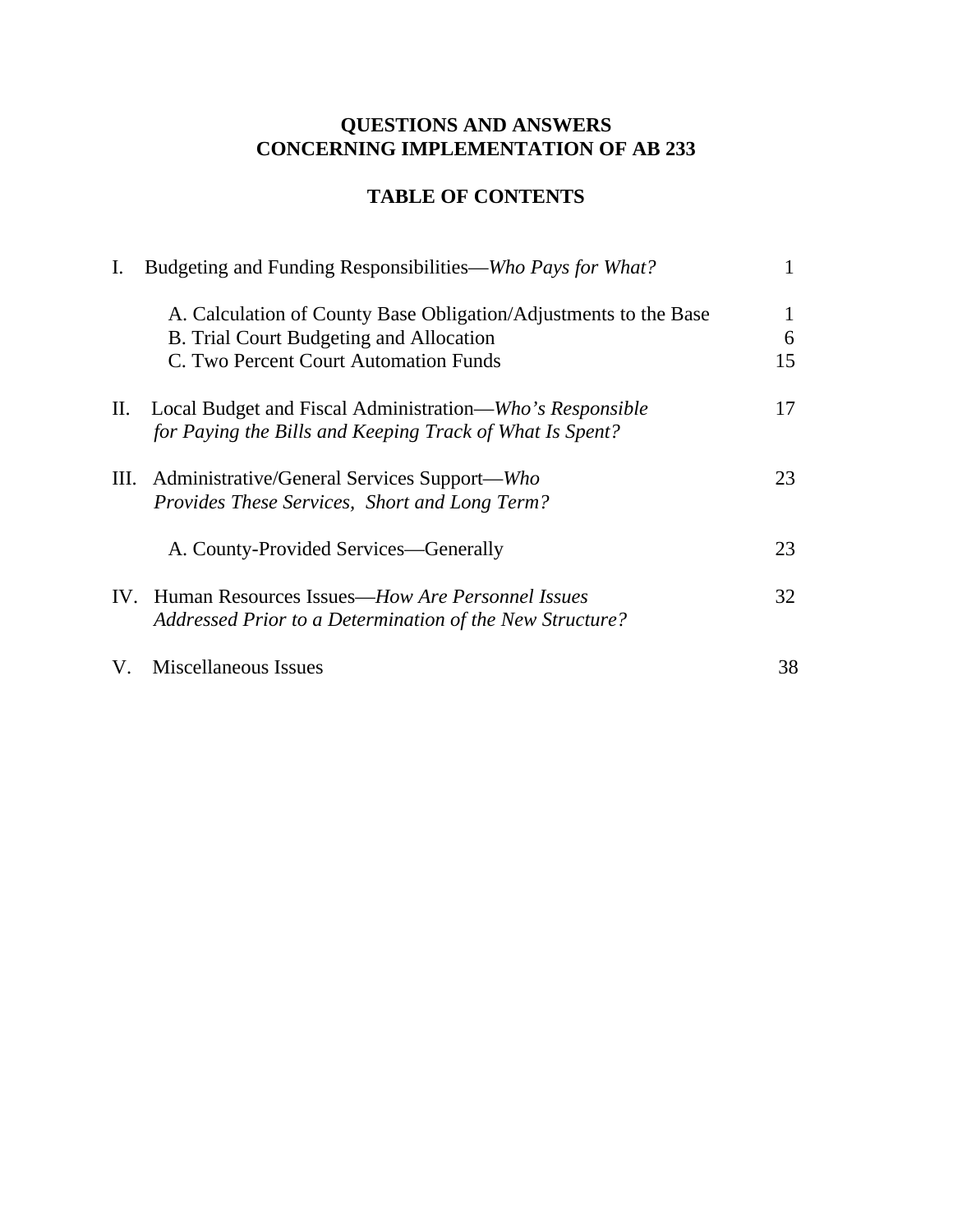# **QUESTIONS AND ANSWERS CONCERNING IMPLEMENTATION OF AB 233**

# **I. BUDGETING AND FUNDING RESPONSIBILITIES—***WHO PAYS FOR WHAT?*

#### **A. Calculation of County Base Obligation/Adjustments to the Base**

1. (a) How is the county general fund base obligation amount calculated? (b) How is the county revenue base obligation amount calculated? Are both city and county fines included?

**(a) The county obligation is derived by: (1) taking the total actual expenditures for fiscal year 1994–95 as reported in the Quarterly Report of Revenues and Expenditures submitted by each county on behalf of the trial courts within its jurisdiction; (2) subtracting judicial officer costs reported by the courts (i.e., Function 1); (3) adding in full fiscal year 1995–96 judicial officer costs (i.e., municipal and superior court judicial officer salaries and state-provided benefits), adjusting for a 2 percent vacancy rate; (4) subtracting reported expenditures for Collections Enhancements costs for fiscal year 1994–95 (i.e., Function 5), and subtracting the actual allocation of state funding to each county in fiscal year 1994–95, including salaries and state-provided benefits for superior court judges.**

**(b) The fine and penalty revenues reported for fiscal year 1994–95 remitted to the state on a cash basis for deposit in the state General Fund were used to determine each county's obligation. Trial court revenues remitted to the state that are included in the base year calculation include those collected and deposited in the state General Fund pursuant to Pen. Code, §§ 1463.001 (excluding maintenance of effort (MOE) payments), 1462.3, and 1464; Veh. Code, §§ 42007 and 42008; and Gov. Code, §§ 29550, 27361, and 76000. These amounts do not include penalty assessments deposited in the State Penalty Fund, amounts distributed to cities, or amounts retained by counties prior to AB 233. Since there are differences between county accounting practices and those used by the state in accounting for receipt of fines and forfeitures, additional, detailed questions should be forwarded to the Finance Bureau of the Administrative Office of the Courts (AOC) for further clarification.**

*See Gov. Code, §§ 77201 and 77201.1.<sup>1</sup>*

 $\overline{a}$ 

<sup>&</sup>lt;sup>1</sup> All section references are to those as amended in Assembly Bill 233 (Escutia and Pringle), Statutes 1997, chapter 850 (AB 233). If a referenced section is not amended in AB 233, the reference is to that section as it reads in existing law.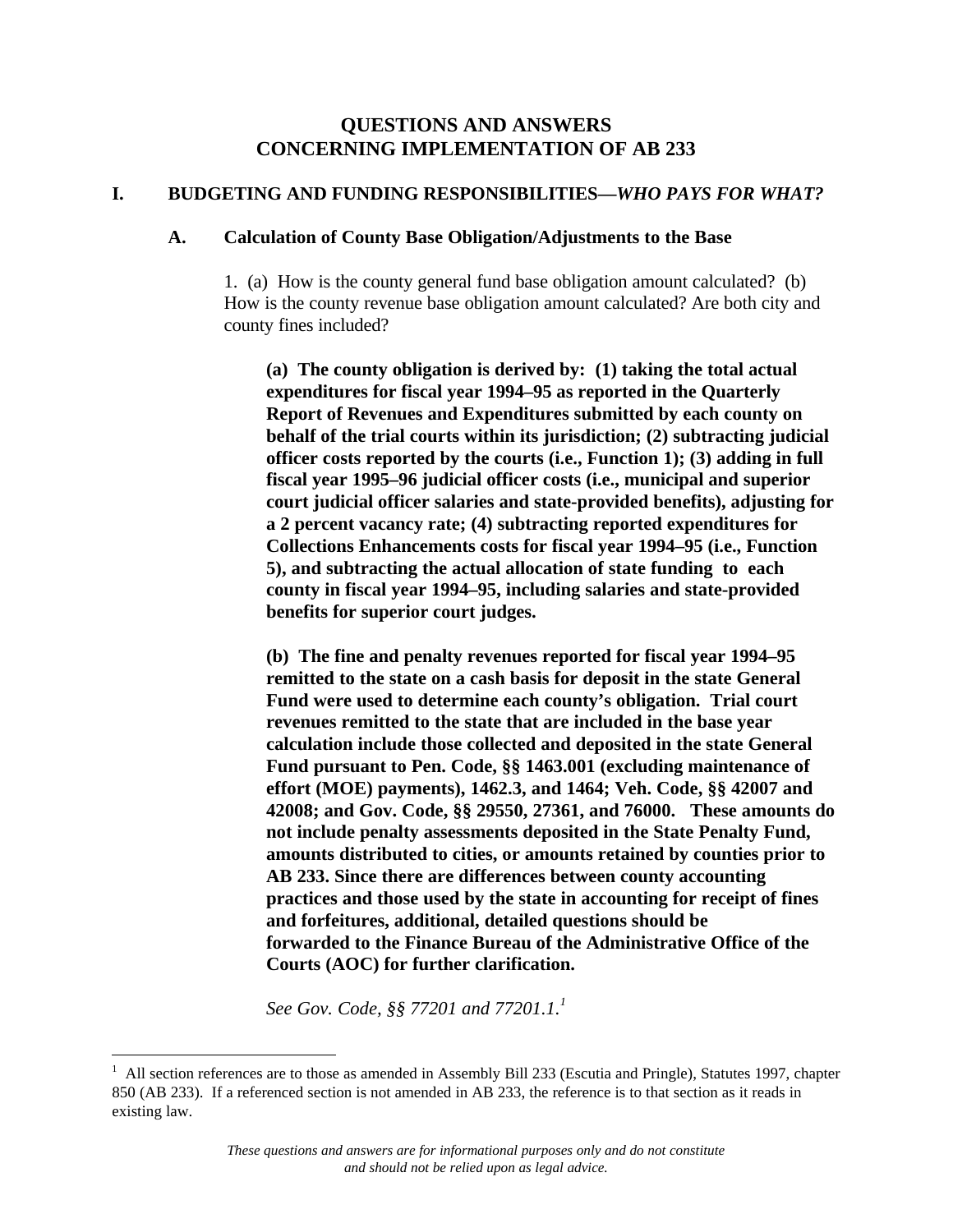2. The county spent more on allowable court operations<sup>2</sup> in fiscal year 1996–97 than in fiscal year 1994–95. Does that mean the court's budget will be reduced?

**The amount each county is required to send to the state has no impact on the amount of Trial Court Funding each court system will receive. In allocating the available funding to the trial courts, the Judicial Council will consider, among other factors, prior fiscal year actual expenditures.**

*See Gov. Code, § 77202.*

3. If there is an adjustment that reduces the county's contribution, will the court in that county be directly impacted?

**The budget of a court is not directly related to the amount the county is required to remit to the state. County contributions are aggregated in the Trial Court Trust Fund and provide a source of revenue which supports the courts overall. The court's budget is the amount the Judicial Council allocates based on the annual State Budget appropriation. Any reduction in the total contribution from counties is not required to be made up by the state. The council has not yet developed a policy regarding how funding shortfalls will be addressed. However, if a county's contribution is reduced, an analysis must be conducted to determine whether the amount reduced is for costs that also should not remain part of the court's budget (for example, non– Rule 810 allowable expenditures reported in fiscal year 1994–95 and included in the fiscal year 1997–98 or 1998–99 budget). In this instance, the court budget would be reduced since those costs are not allowable and should be paid directly by the county.**

*See Gov. Code, §§ 77003, 77202, 77206, and California Rules of Court, rule 810 (CRC rule 810).*

4. When will the procedures for appealing the 1994–95 base be available from the Department of Finance (DOF)?

**The Department of Finance, in consultation with the AOC and California State Association of Counties (CSAC), developed guidelines for 1994–95 base adjustments, and current year adjustments. The guidelines were released on December 1, 1997.**

5. How will questions dealing with what is or is not an allowable court operations cost be handled?

 $\overline{a}$ 

<sup>&</sup>lt;sup>2</sup> "Allowable court operations" and "rule 810 costs" as used throughout this document refer to those costs as defined in Gov. Code sections 77003 and 77006.5, and California Rules of Court, rule 810.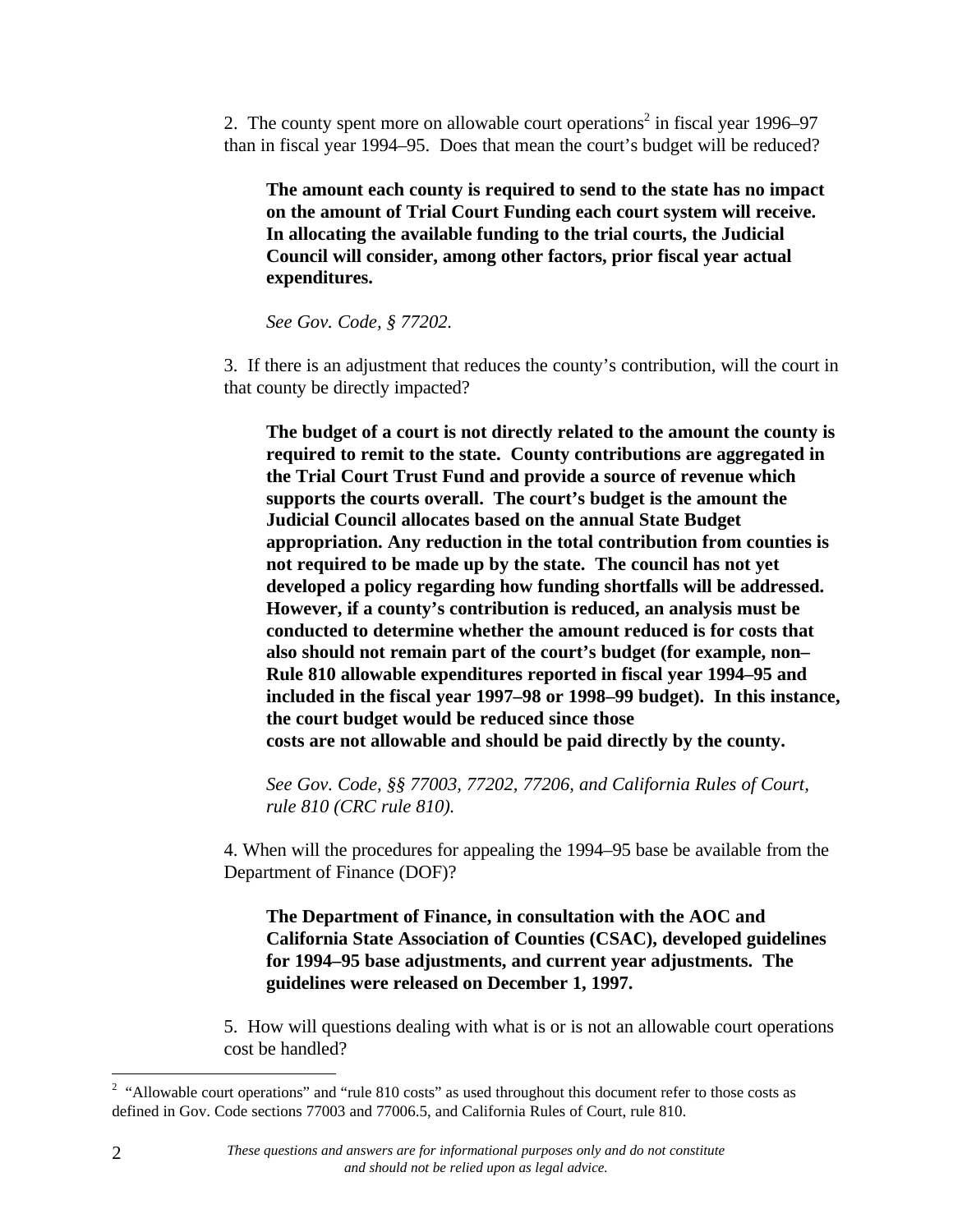**AB 233 made no change in what is an allowable court operations cost, except to eliminate collections enhancement and local judicial benefit costs. Courts or counties with questions about allowable costs should contact the Trial Court Services Division of the AOC. In reviewing requests for adjustments, the DOF will consult with the AOC and CSAC on the inclusion or exclusion of costs, when necessary.**

*See Gov. Code, § 77003 and CRC rule 810.*

6. Why was fiscal year 1994–95 selected as the base year?

**At the time the legislation was first drafted (AB 2553– Isenberg), the fiscal year 1994–95 figures were the most recent actual expenditures available.**

7. Please provide clarification as to the types of one-time costs the county can claim against the fiscal year 1994–95 court expenditure level.

**Gov. Code, § 77201(c)(1) authorizes the Department of Finance to adjust the amount a county must remit to the state to reflect amounts that were specifically appropriated, funded, and expended by a county in 1994–95 to fund extraordinary one-time court expenditures. However, § 77201 does not specify what "one-time" costs are. The Department of Finance was provided the authority to review "extraordinary one-time" claims on a case-by-case basis. Extraordinary one-time costs are generally the nonrecurring expenses, services, or equipment that are not part of an ongoing budget.**

*See Gov. Code, §§ 77201(c) and 77201.1(b)(4).*

8. What is the definition of "subventions" which should be excluded from the fiscal year 1994–95 MOE?

**Subventions are typically revenues that are received as local assistance based on a formula as opposed to grants that are provided selectively, often on a competitive basis.**

9. How will the Department of Finance handle requests for adjustments to the county general fund base amount based on grants received in fiscal year 1994–95?

**If the grant funded a reported and allowable court operations cost under Rule 810 that could not have been funded without those grants being available, the county may seek an adjustment for these costs.**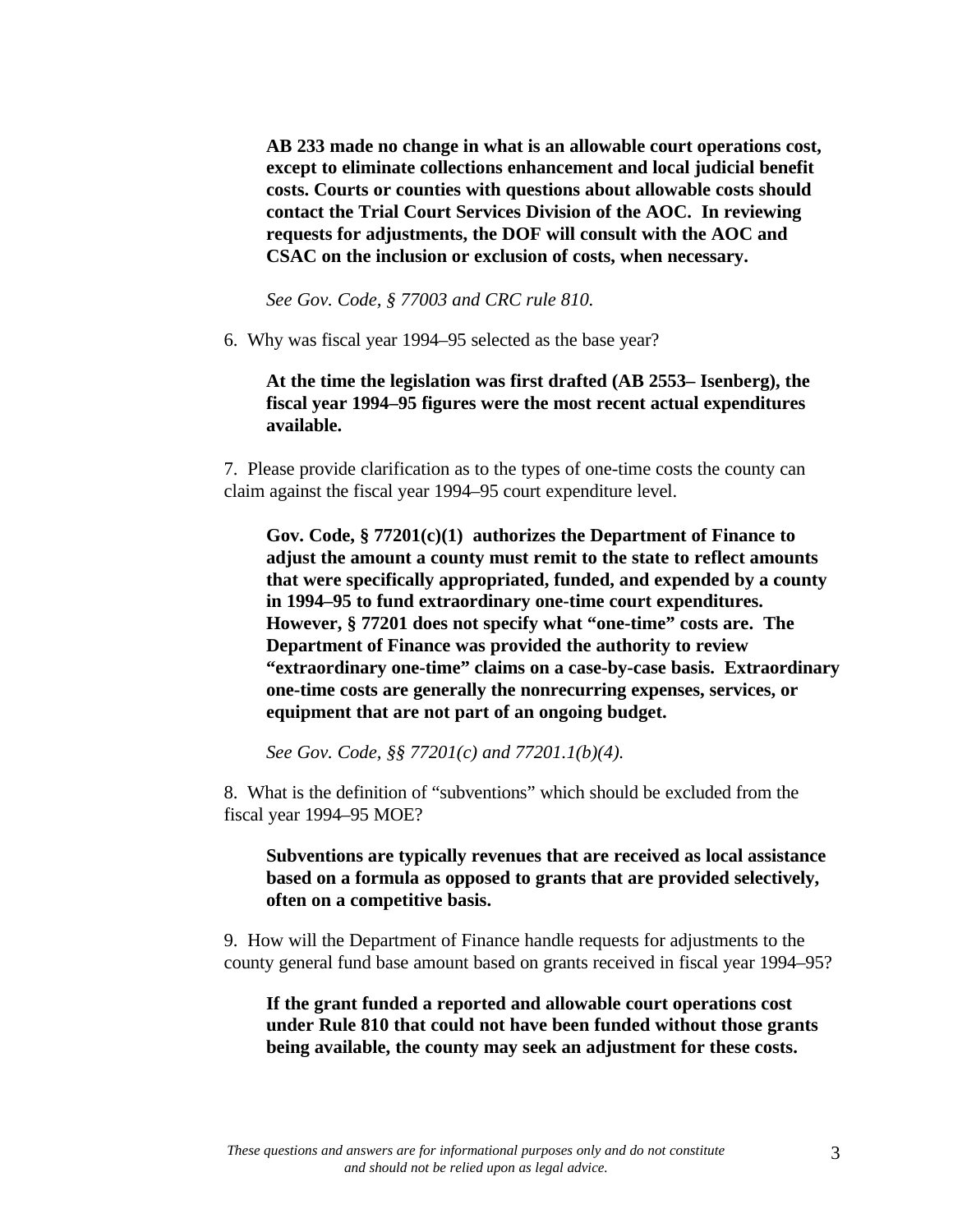10. If a credit was received and applied against the 1994–95 expenditures as a result of retirement credits, indirect cost rollovers, etc., and a resulting lower number was reported, will base year adjustments be considered to increase a county's obligation?

### **The Department of Finance will consider declarations for adjustments related to credits.**

11. If fiscal year 1994–95 base year increases are approved pursuant to decisions made by the Department of Finance in the adjustment process, how will corresponding adjustments be made to actual trial court funding? How will the actual funding provided to a court for fiscal year 1997–98 and 1998–99 be adjusted to reflect those adjustments, since both 1997–98 appropriations and 1998–99 budgets have already been approved? If counties are required to remit more money to the state each year, will local courts receive the additional funds needed to cover these costs?

**Again, the amount each county is required to send to the state, with any adjustments, has no direct impact on the amount of trial court funding each court system will receive. All allocation decisions to each court will be made by the Judicial Council after consideration of input from local courts and from the council's advisory committees. If an increase adjustment is made to reflect costs not included in the 1994–95 base year expenditures, and those costs have not been included in the court's approved allocation budget, the Judicial Council will consider allocating additional available funding to cover those costs.**

*See Gov. Code, §§ 77003, 77202, 77206, and CRC rule 810.*

12. The legislation includes language indicating that ". . . the obligation of counties to contribute to trial court costs shall not be increased in any fashion by state budget action relating to the trial courts." What does this mean?

**The intent of the referenced provision is to protect counties from subsequent state budget action that proposes to increase the counties' contribution to the state without a change in statute. The counties must pay the statutorily required amount, and non–Rule 810 court-related costs otherwise required by law.**

*See AB 233, § 3(a), non-codified, and Gov. Code, §§ 77201(b)(3), 77201(b)(4), and 77201.1(b)(5).*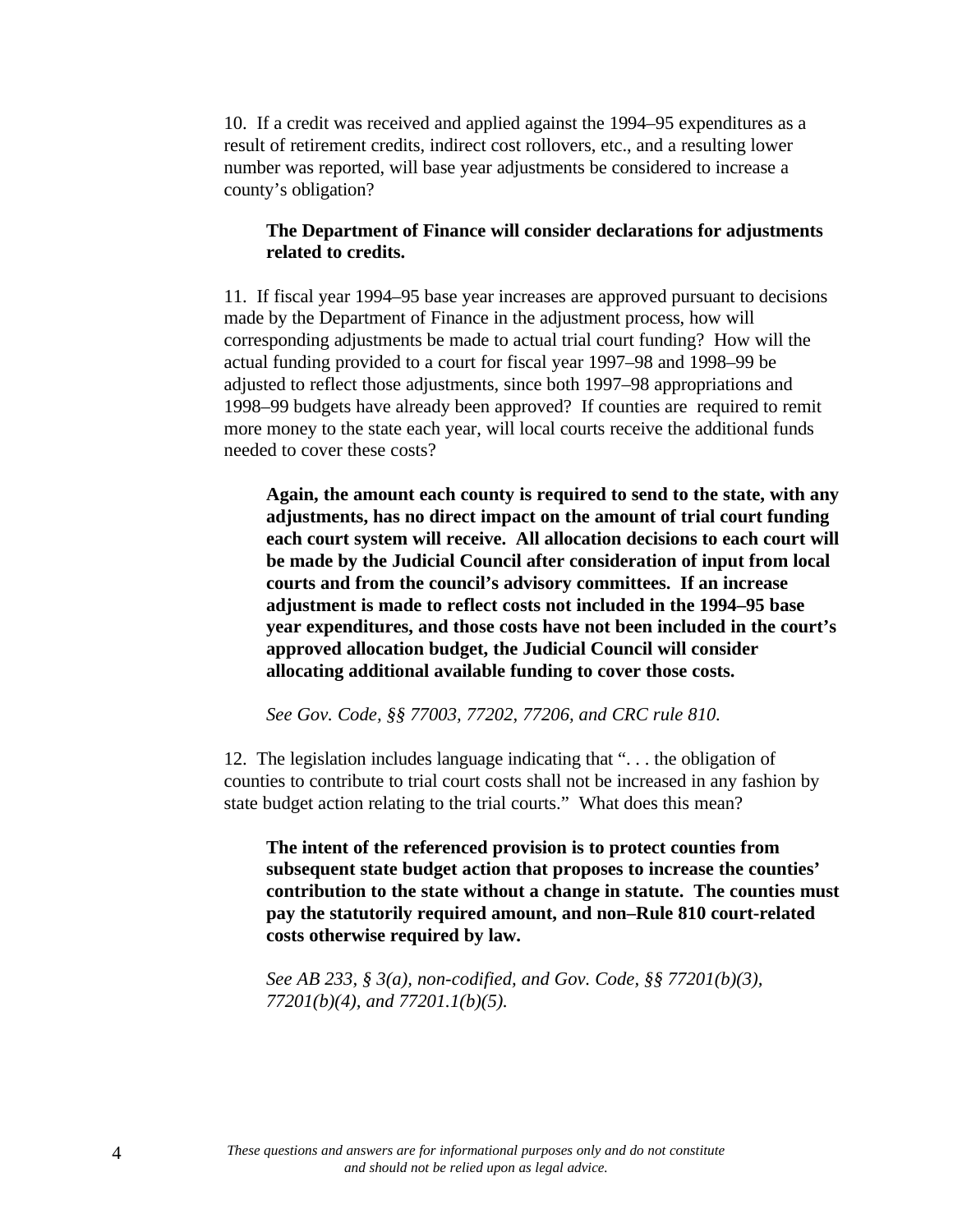13. When are payments of county funds to the state due? The bill indicates that there are to be four equal installments made, but only three dates are provided. How is this to be resolved? What is the process for counties to receive a credit against their maintenance of effort obligation for fine and forfeiture revenue remitted to the state prior to January 1, 1998?

**For fiscal year 1997–98, the first county payment to the state is due on January 1, 1998, for one quarter of the amount required to be paid under Gov. Code, §§ 77201(b)(1) and 77201(b)(2). Payments due on April 1 and June 30 will be prorated to reflect any adjustments resulting from the procedures established in Gov. Code, § 77201(c) and (g). A county is not required to pay more than the amounts specified, or as adjusted.**

**The process for counties to receive a credit against their base revenue obligation to the state under Gov. Code, § 77201(b)(2) (also known as "maintenance of effort" or "MOE") is detailed in the Department of Finance adjustment guidelines issued to courts and counties on December 1, 1997***.*

*See Gov. Code, § 77201.*

14. When and how will donor counties receive the excess dollars they currently remit to the state over and above the amount that is allocated to the trial courts in the county? Has the amount been calculated?

**The total amount available for relief to "donor counties" is \$4.3 million. Under Gov. Code, § 77201.1, counties that have been determined to be "donor counties" will remit a lesser amount to the state beginning in 1998–99. The amounts of the permanent reductions are as follows:**

| <b>Placer</b>      | \$310,923 |
|--------------------|-----------|
| <b>Riverside</b>   | 3,346,334 |
| <b>San Joaquin</b> | 131,975   |
| <b>San Mateo</b>   | 473,498   |
| <b>Ventura</b>     | 61,945    |

*See Gov. Code, § 77201.1(e) and (f).*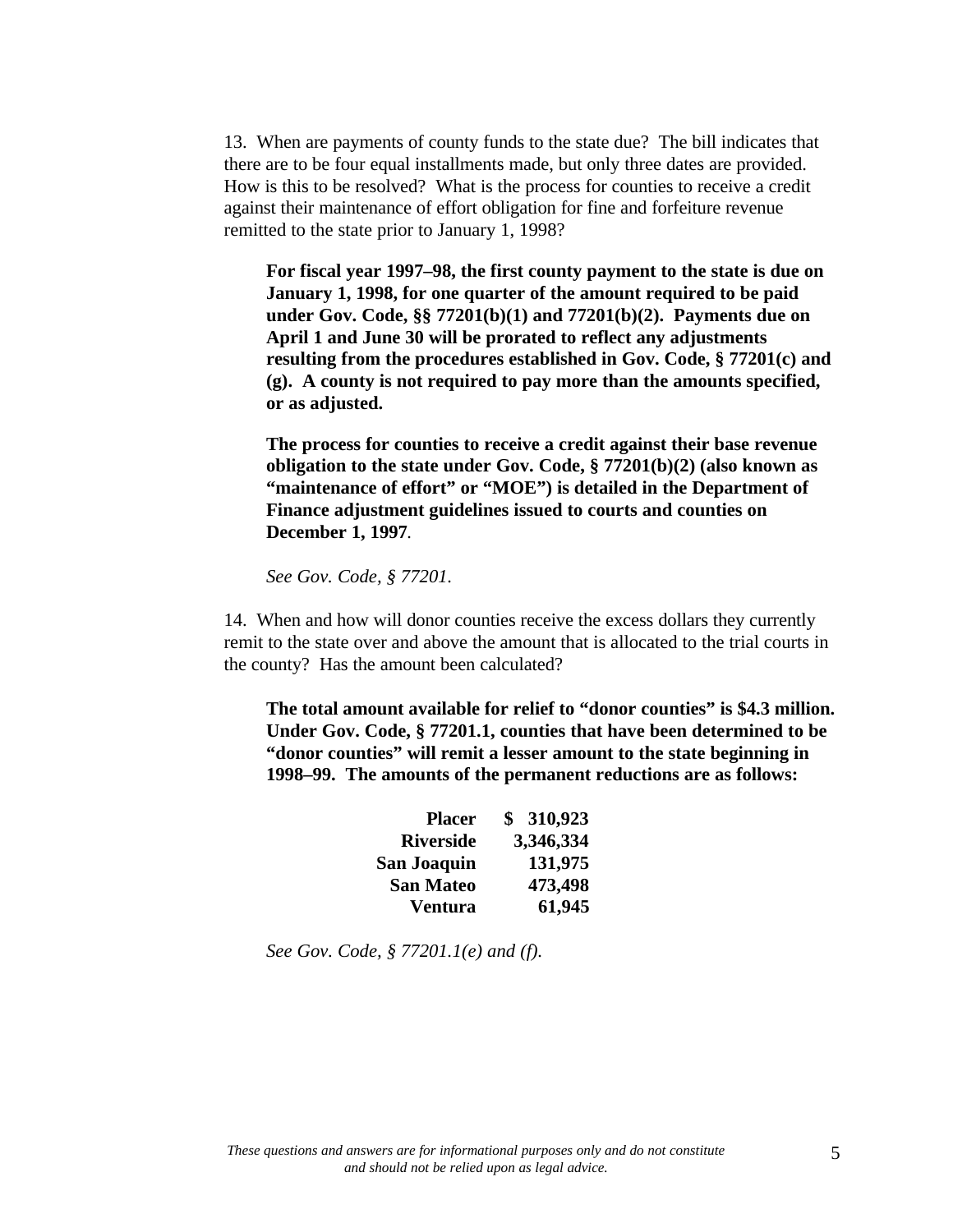#### **B. Trial Court Budgeting and Allocation**

15. Has a new allocation formula been established by the Judicial Council to determine the amounts to be allocated to trial courts for fiscal year 1997–98? If so, (a) What is its effective date? (b) What criteria are used in determining this formula? (c) What effect will trial court coordination have in determining the allocation formula?

**Because of the transitional nature of fiscal year 1997–98, a limited amount of funding is available. On November 14, 1997, the Judicial Council adopted an allocation and distribution schedule reflecting the total amount of funding available as of that date. This schedule includes amounts already allocated in the first half of the fiscal year. The allocation schedule adopted by the council for fiscal year 1997–98 was based on 1996–97 expenditures.**

**With respect to trial court coordination, Gov. Code, § 77212 provides that one-fourth of 1 percent of the total State Budget appropriation for trial court funding be set aside in the Trial Court Improvement Fund to be allocated by the Judicial Council to reward court coordination efficiencies. For fiscal year 1997–98, this amount is approximately \$2 million, due to the delayed implementation of AB 233.**

*See Gov. Code, §§ 77202, 77206, and 77209.*

16. Why is the Judicial Council using \$1.596 billion as the baseline budget for fiscal year 1997–98 instead of the \$1.71 billion baseline provided by the Judicial Council Trial Court Budget Commission (TCBC)?

**The final legislatively approved base budget of the trial courts for fiscal year 1997–98 is \$1.596 billion, not including funding for the Assigned Judges Program. The \$1.71 billion refers to the budget proposed by the TCBC and approved by the Judicial Council for submission to the Governor and the Legislature. The requested amount was reduced by the Legislature to the approved budget level.**

17. How will elimination of top-step budgeting impact fiscal year 1997–98 or fiscal year 1998–99 allocations to the courts?

# **The 1997–98 Budget Act did not include the estimated amount of funding for top-step budgeting. The Judicial Council has elected to eliminate this budgeting practice in all future years.**

18. Once the final allocations are made to each court system, is it possible to know what part of each court's allocation is derived from General Fund dollars and what part from trust fund dollars?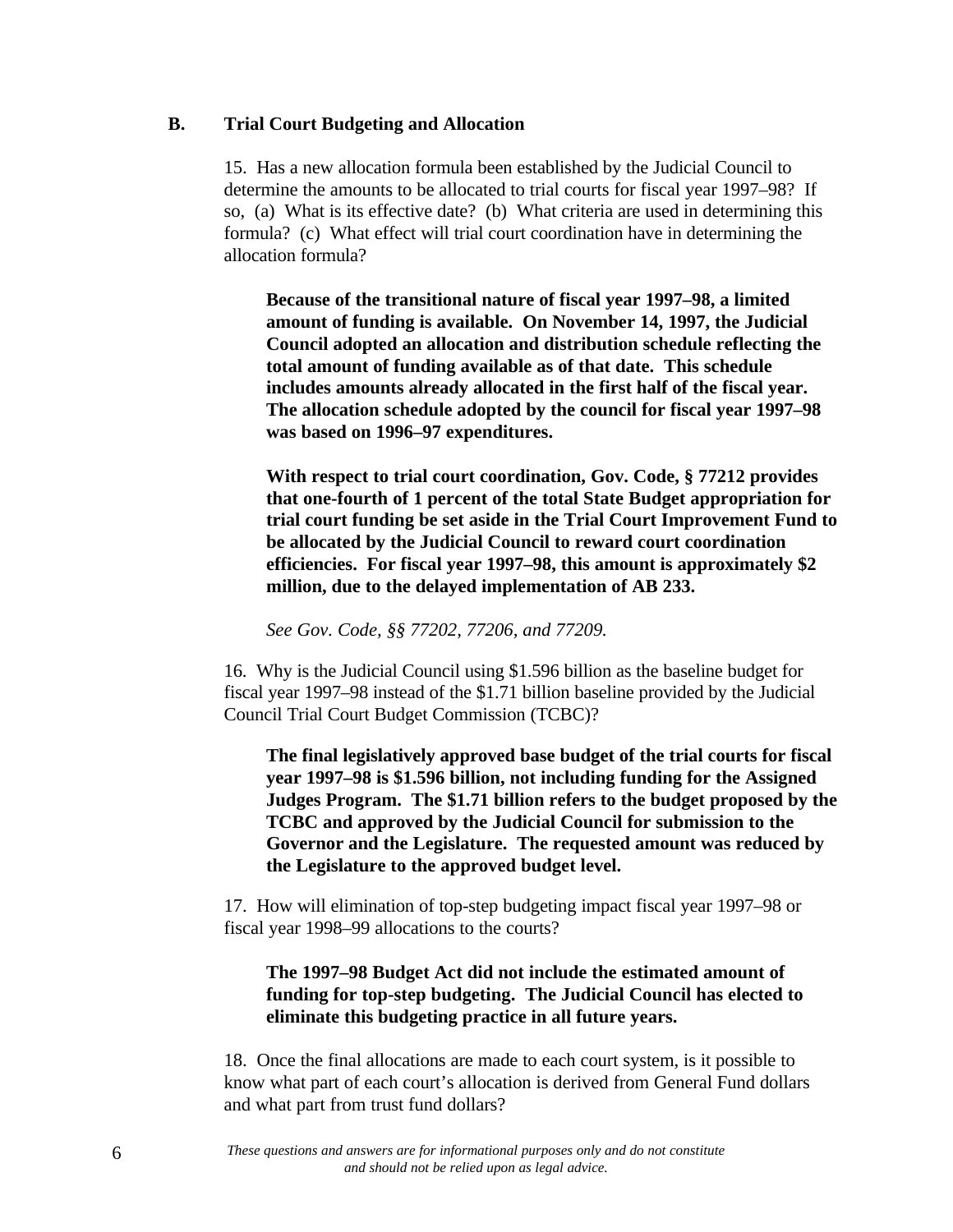**State General Fund appropriations will be placed in the Trust Fund and commingled with other revenue sources. The amount made available to each court system will not be delineated by original source funding, as this type of breakdown has no bearing on the use of those funds.**

*See Gov. Code, §§ 68085, 77202, and 77204.*

19. What is the process for submitting a deficiency appropriation to the Legislature?

**Under current law, no agency may expend at a rate that would result in a deficiency until approval is granted by the Department of Finance and the Legislature. Section 32.00 of the Budget Act, Board of Control rule 614, and Gov. Code, § 16324 provide that state officers are expressly forbidden from making any expenditure which is not authorized without approval of the DOF. If a state agency or branch of government determines that it has extraordinary and unanticipated costs that require additional resources, it must submit a Budget Act § 27.00 request to the Department of Finance. The Judicial Council will review court needs on a statewide basis and, as determined, seek a deficiency on behalf of all trial courts.**

**Gov. Code, § 11006 and Budget Act § 27.00 provide a process for addressing deficiencies. The Department of Finance is required to notify the Legislature of receipt of the deficiency notice within 10 days of receipt. The Department of Finance will then analyze the deficiency request and make an independent determination of whether the request is justified. If the DOF concurs with the deficiency request, the DOF is required to send a letter to the Legislature transmitting its position, including the recommended level of funding, to the Legislature. The Legislature must respond within 30 days. If the Legislature agrees with (some level of) the request, the state agency may expend at the approved rate. The funds will not be appropriated until the annual deficiency bill is approved, which is usually in June.**

*See Budget Act of 1997, §27 and §32; Board of Control rule 614; Gov. Code, § 16324.*

20. Are counties obligated to continue funding beyond fiscal year 1994–95 levels if they made a commitment to provide increased funding prior to enactment of trial court funding?

**No. The county's obligation is limited to the amounts the county is required to pay in Gov. Code, § 77201 for fiscal year 1997–98 and Gov.**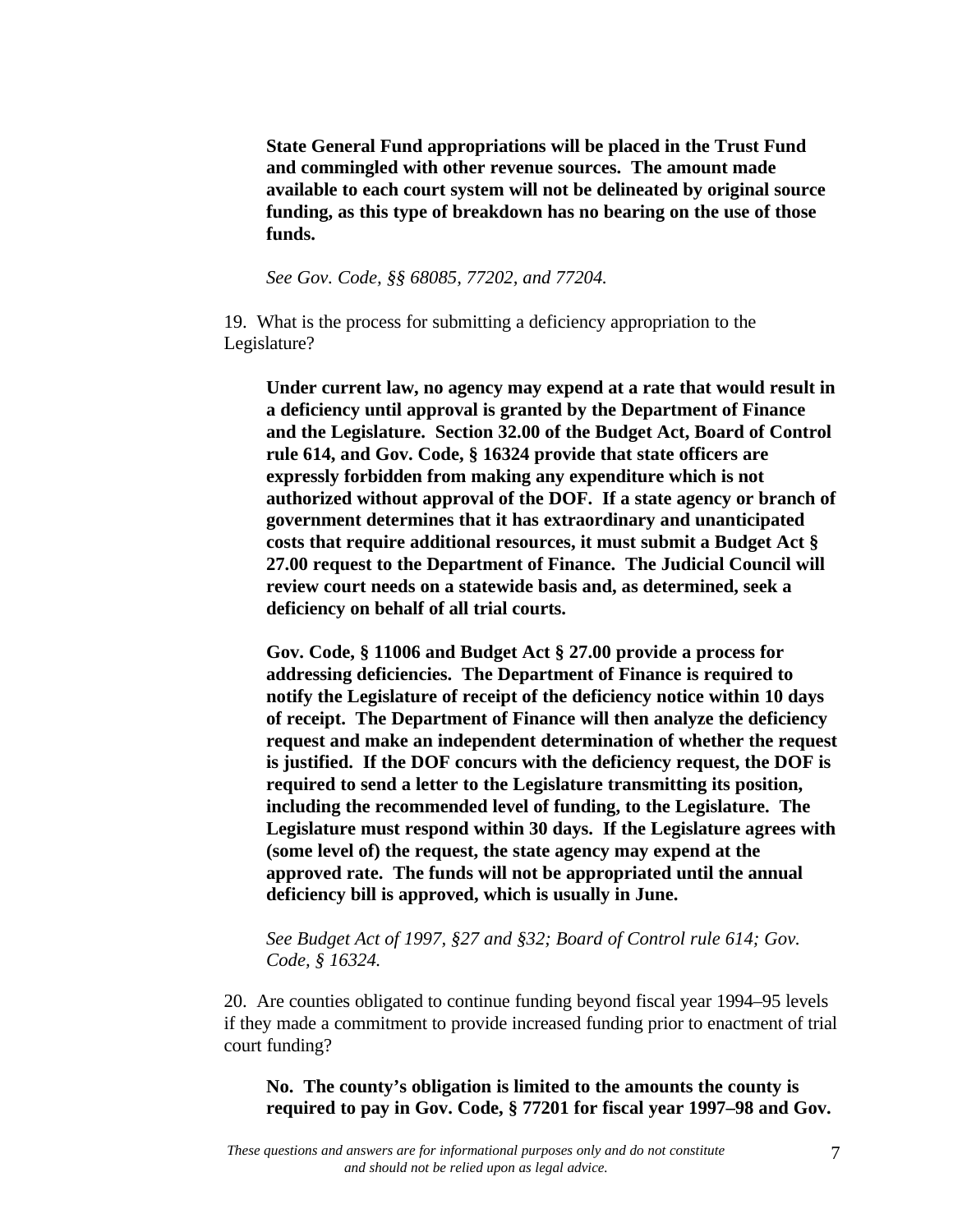# **Code, § 77201.1 for fiscal year 1998–99 and thereafter, as adjusted under those sections.**

*See Gov. Code, §§ 77201 and 77201.1.*

21. How does a court obtain mid-year funding for unexpected court costs related to new programs? What if the level of funding for fiscal year 1997–98 is not sufficient to cover all legitimate costs under Rule 810?

**Courts must manage their budgets within existing resources and, if necessary, delay implementation of new programs or defer expenses for which funding is not available.**

**Courts would have to apply to the Judicial Council for emergency funding and, under extraordinary circumstances, the Judicial Council may explore reallocating other resources, to the extent those funds are available.**

*See Item 0450 of the Budget Act; Gov. Code, § 68502.5 (authority to allocate and reallocate); Gov. Code, §§ 77202 and 77206.*

22. Does the AOC anticipate any additional funding to courts that have documented increases in their fiscal year 1997–98 budgets that did not appear as fiscal year 1996–97 actual expenses? These include additional staffing of cost of living adjustments approved by counties in the fiscal year 1997–98 budget.

**Courts are required to operate within the budget allocated by the Judicial Council for all services, supplies, and personnel costs. The courts must manage resources in a manner that meets necessary operating expenses and, if necessary, delay filling vacant positions or undertaking or expanding programs for which funding is not available. In areas for which there are statewide implications and no other funding is available to the courts or the Judicial Council, the council and AOC are in the process of identifying anticipated growth in expenditures from fiscal year 1996–97 for which it may seek supplemental or deficiency funding. These areas include verbatim reporting, language interpreters, and personnel costs.**

*See Gov. Code, § 77202.*

23. Can sources of revenue other than trial court funding be used for allowable court operations costs?

### **AB 233 does not prohibit otherwise lawful funding from other sources, including grants, from being spent on court operations costs. However,**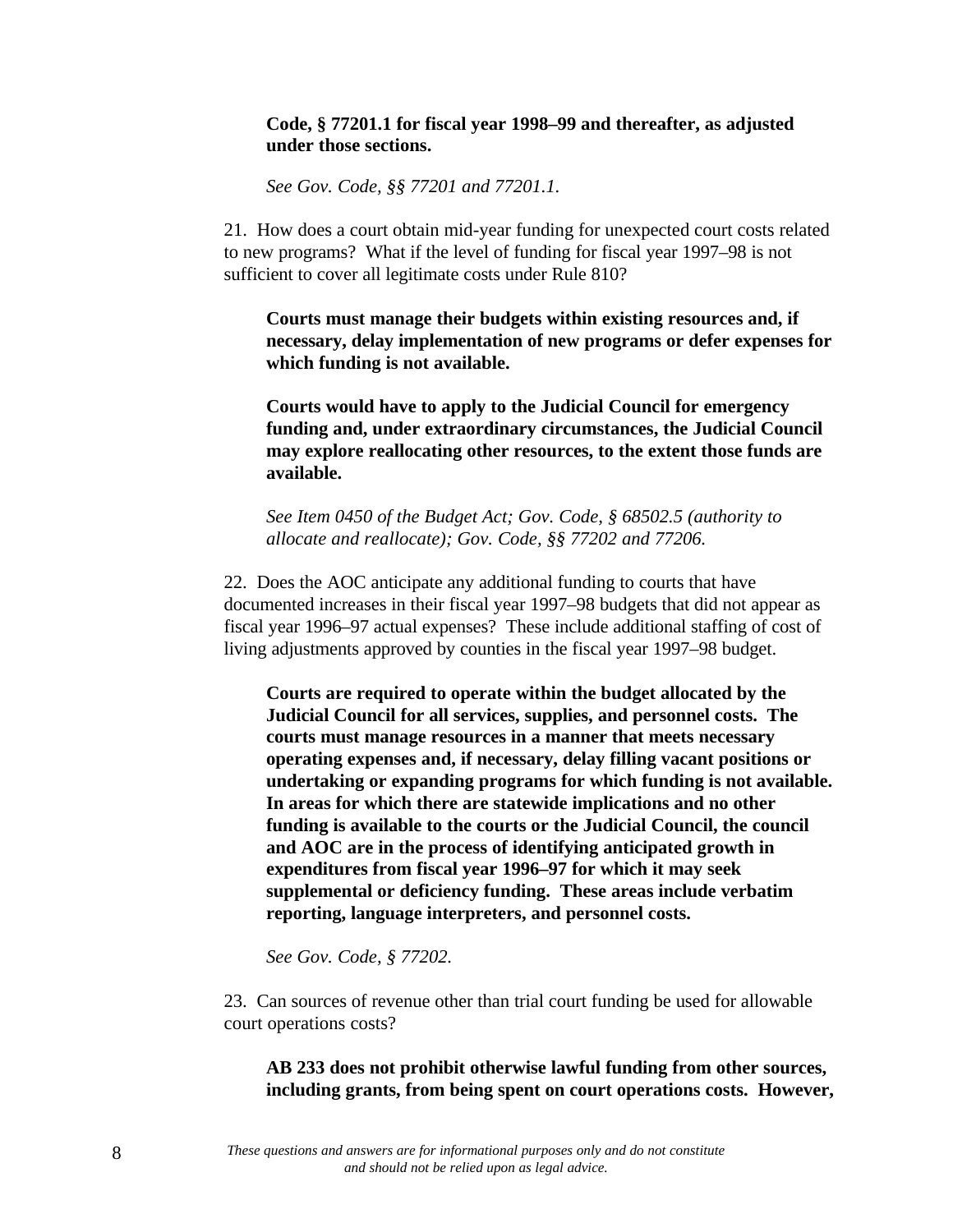**it should be noted that the use of outside funding sources will not obligate the Judicial Council to replace these funds if they become unavailable.**

**Under procedures the AOC must develop, courts will be required to request approval for non-state funding revenues that are intended to support California Rule of Court, Rule 810–allowable costs. These revenues will be reviewed to ensure that court budgets approved by the Judicial Council take those funding sources into account.**

*See Gov. Code, §§ 77001, 77009, 77202, 77206, and CRC rule 810.*

24. Who should set fees for, and receive the revenues from, fees that are now set at the option of the county that may be used to support various court and courtrelated programs, such as civil assessments, dependency mediation fees collected from birth certificates, micrographics fund fees, automated warrant trust fund revenues, copying and records search fees, and dispute resolution fund fees?

**If AB 233 made no change to a statute affecting who should set a given fee or how the revenues from that fee are distributed, then the authority to set and distribute the fees will continue in the same manner as before AB 233. If a county used these court-related fee revenues to pay its share of allowable court operations costs in the 1994–95 fiscal year and these costs were included in the reported expenditures, then the county should continue to retain these revenues in order to offset the county's general funding base obligation to the state under Gov. Code, §§ 77201(b)(1) and 77201.1(b)(1).**

*See Gov. Code, §§ 68073, 77003, 77200, 77201, 77201.1, and CRC rule 810.*

25. What happens to revenues from reimbursements that have been traditionally used for court costs and court-related costs including, but not limited to, family court services reimbursements for custody investigations or visitations, probate conservatorship assessments, etc.

**If a county used these reimbursement revenues to pay its share of allowable court operations costs in fiscal year 1994–95 and these costs were included in the reported expenditures, then the county should continue to retain these revenues up to the level reimbursed in the 1994–95 fiscal year in order to offset the county's general funding base obligation to the state under Gov. Code, §§ 77201(b)(1) and 77201.1(b)(1). Courts must ensure that the cost of the services is reflected in the base year.**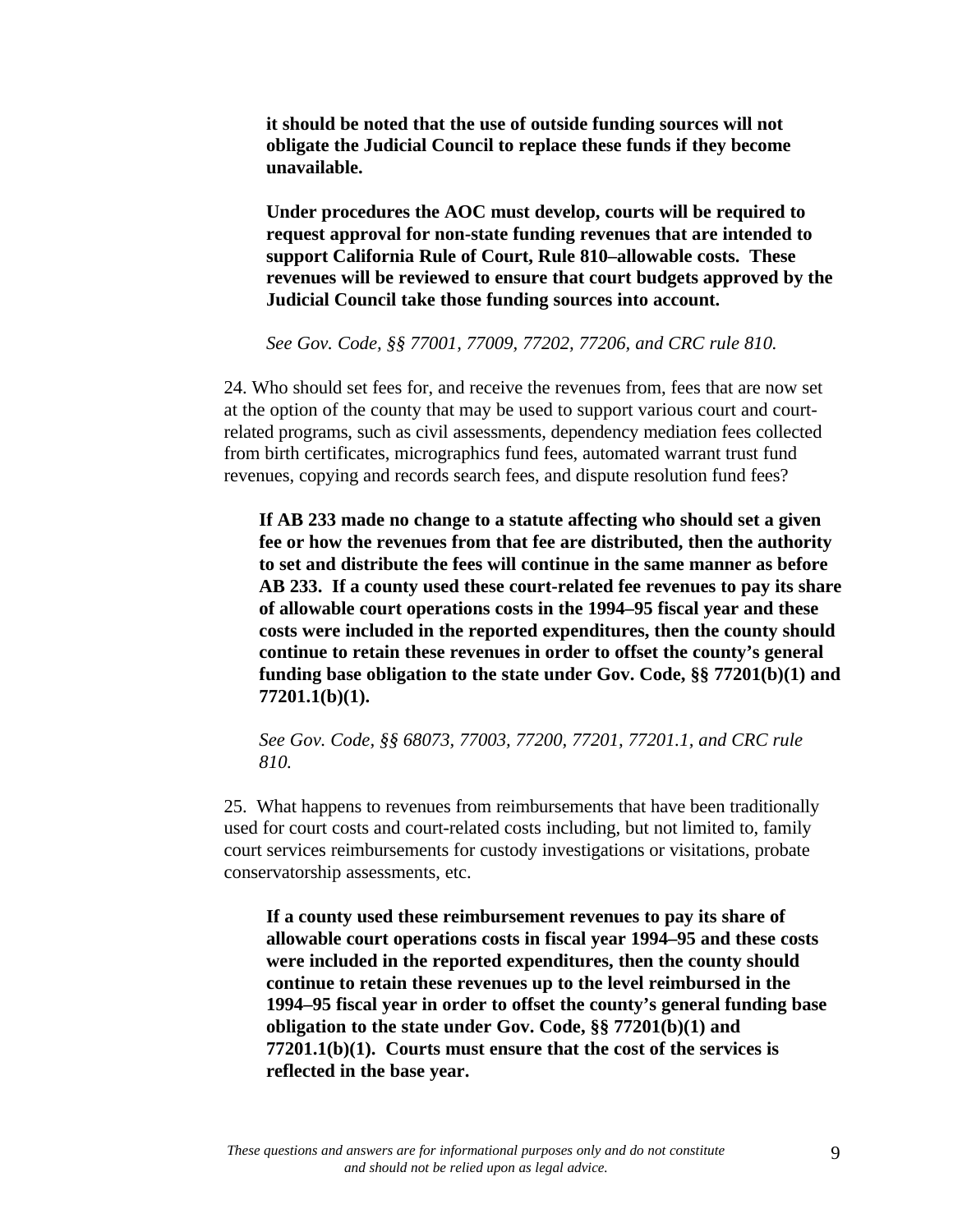**Revenues from reimbursements in excess of the 1994–95 fiscal year should go to the entity that pays the up-front cost of providing the service.**

**If the cost of the service is not an allowable court operations cost, then the county receives the reimbursement revenues to offset the cost of providing this service.**

26. Gov. Code, §§ 27361 and 68085 require that \$1 of the recording and indexing fee be remitted to the Trial Court Trust Fund. However, this revenue is also part of the county's base fine and penalty revenue obligation to the state. Will this be corrected?

**AB 233 did not intend to "sweep" any revenues to the Trial Court Trust Fund that are included in the county's base obligation. The Judicial Council and CSAC will seek clean-up legislation to correct this discrepancy.**

*See Gov. Code, §§ 27361 and 68085.*

27. Is there a change in how bail and trust fund interest is distributed? Does it go into the local court operations fund?

**As under current law prior to AB 233, interest earned in trust or bail accounts is returned to the litigants and/or defendant at the conclusion of the case or controversy.**

28. Will there continue to be reimbursements for the cost of coordinated cases and homicide trials? If so, will the court or the county receive the reimbursement?

**There was no change made in Code of Civil Procedure §§ 404–404.8 in AB 233, or in California Rules of Court, rule 1501, relating to coordinated case reimbursements, or in Penal Code, § 4750 relating to reimbursement for homicide trials. There will be no change in which entity will receive these reimbursements, the courts or the county.**

*See Code Civ. Proc., §§ 404–404.8; CRC rule 1501 et. seq.; Pen. Code, § 4750.*

29. What happens to interest earned in the local trial court operations fund?

**Interest earned in the local court operations fund is required to be deposited in the local court operations fund. This interest revenue may only be used for court operations expenditures as directed by the presiding judges or judges of the court(s).**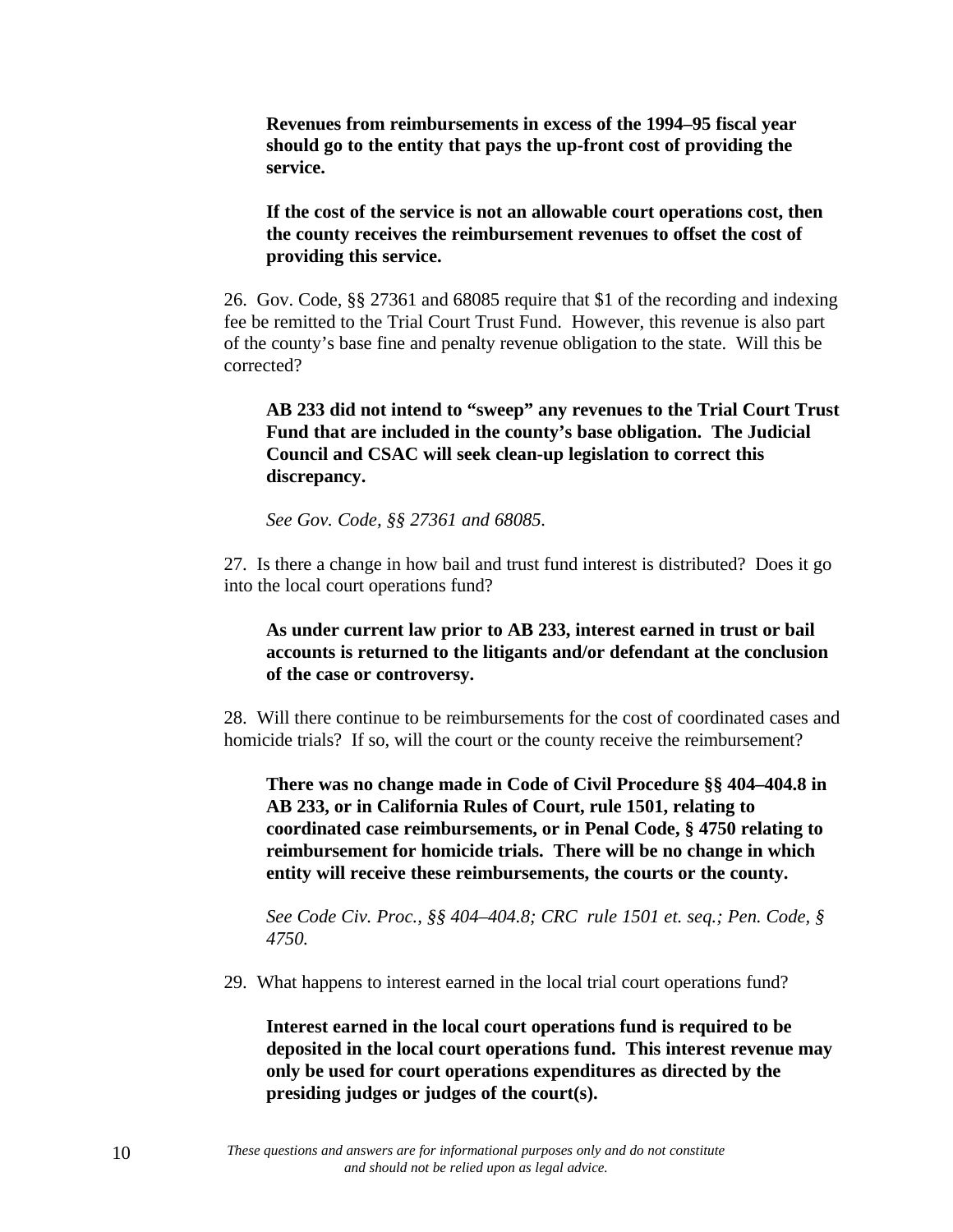*See Gov. Code, § 77009.*

30. What will be the process to transfer funds in a court's budget from one function to another during the year? Will the AOC have to approve such transfers? Does the county have a role?

**The current policy of the Judicial Council is to allow local trial courts the discretion to transfer funds from one function to another during the fiscal year, providing flexibility at the local level to meet the changing needs of the court. This policy, along with other previously approved budget and funding policies, will be reviewed further by Judicial Council given the enactment of single-source funding by the state. It should be noted that the court's authorized budget will not be increased solely as a result of these transfers. The county has no responsibility or authority for approval of the transfer of funds.**

*See Gov. Code, §§ 77001, 77009, 77200, 77202, and 77206.*

31. Will individual courts have an opportunity to meet with the state Department of Finance to discuss expenditures and revenues and/or the status of coordination and to appeal procedures prior to the first submission of the new budget?

**No. The policy and practice of the Department of Finance is to meet with the agency responsible for the overall system, in this case the Judicial Council and AOC. Budget requests from each court system will continue to be submitted to the Judicial Council for consideration and possible inclusion in the judicial branch's budget request to the Governor and Legislature. Final allocations to each court system will also be determined by the Judicial Council.**

32. Does the county have any input into the budget that is submitted by the courts located in its jurisdiction?

**Gov. Code, § 68502.5 still requires a court to transmit to the county a copy of its budget request submitted to the Judicial Council.**

*See Gov. Code, § 68502.5.*

33. In the event a county gives the court a 90-day notice that it will no longer provide a particular service that had been provided at no or reduced cost to the court, and the cost of such service from any other source is significantly higher, what provisions, if any, are there for the court to request a budget augmentation for this unanticipated increase?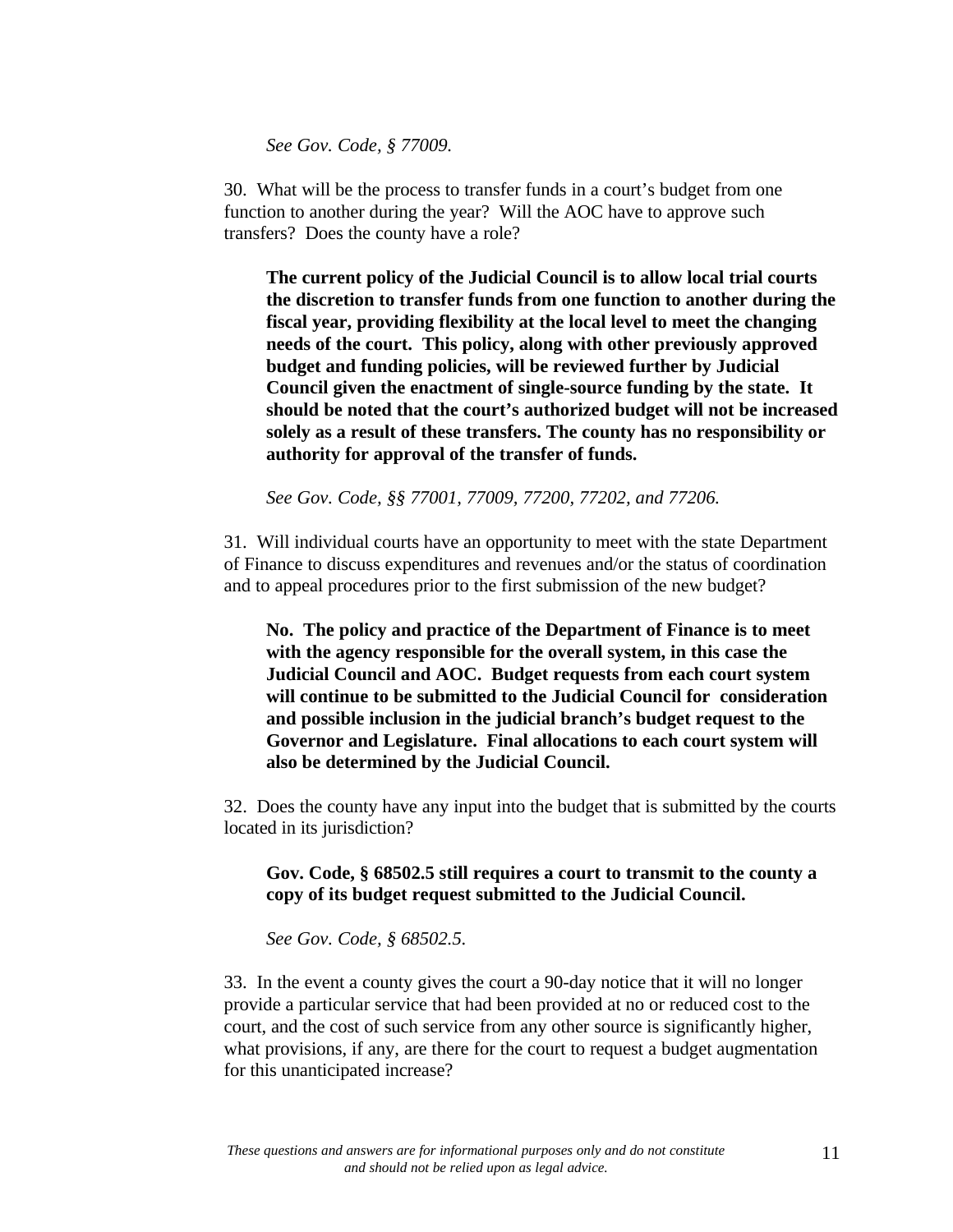**The 90-day notice requirement in Gov. Code, § 77212 was intended to give the counties, the courts, and the Judicial Council time to respond to the change in the provision and use of county services, and to plan accordingly, both operationally and fiscally. It is in the best interest of courts and counties to plan and provide notice, as far in advance as possible, so that these fiscal and operational issues may be sufficiently addressed. It is also in the best interest of all parties to get an accurate assessment of the cost of services provided by the county in fiscal year 1994–95 within the time frames of the appeal process established in Gov. Code, § 77201 so that the base year county obligation accurately reflects these costs. If there are increased costs not reflected in the court budget, the Judicial Council will determine whether a budget adjustment is necessary, and whether additional funding will be allocated.**

*See Gov. Code, §§ 77201 and 77212.*

34. Actual costs in "uncontrollable" areas, such as those included in Function 11– Indirect Costs, will likely exceed the budget. Does the AOC have any suggestions for controlling costs outside the court's purview?

**Under Gov. Code, § 77212, such administrative costs must be billed to the court directly and not exceed the costs of providing actual or similar services to county agencies and departments. Courts should plan and manage their budgets in consideration of the nature of these costs. Beginning in fiscal year 1999–2000, trial courts will not be required to continue such services with the county, and counties will not be required to continue to provide such services to the trial courts.**

*See Gov. Code, § 77212.*

35. On October 15, 1997, the Judicial Council directed the AOC to prepare a budget request for the Judicial Administration Efficiency and Modernization Fund of not greater than \$50 million. Is this amount included in, or in addition to, the recommended amount for trial court baseline budgets and incremental requests?

**Subject to appropriation, the funding to be allocated to the Judicial Administration Efficiency and Modernization Fund is separate from and over and above the level of funding requested by the Judicial Council to the Governor and Legislature for individual courts' baseline and incremental requests for fiscal year 1998–99.**

*See Gov. Code, § 77213.*

36. What is envisioned for the use of the Modernization Fund?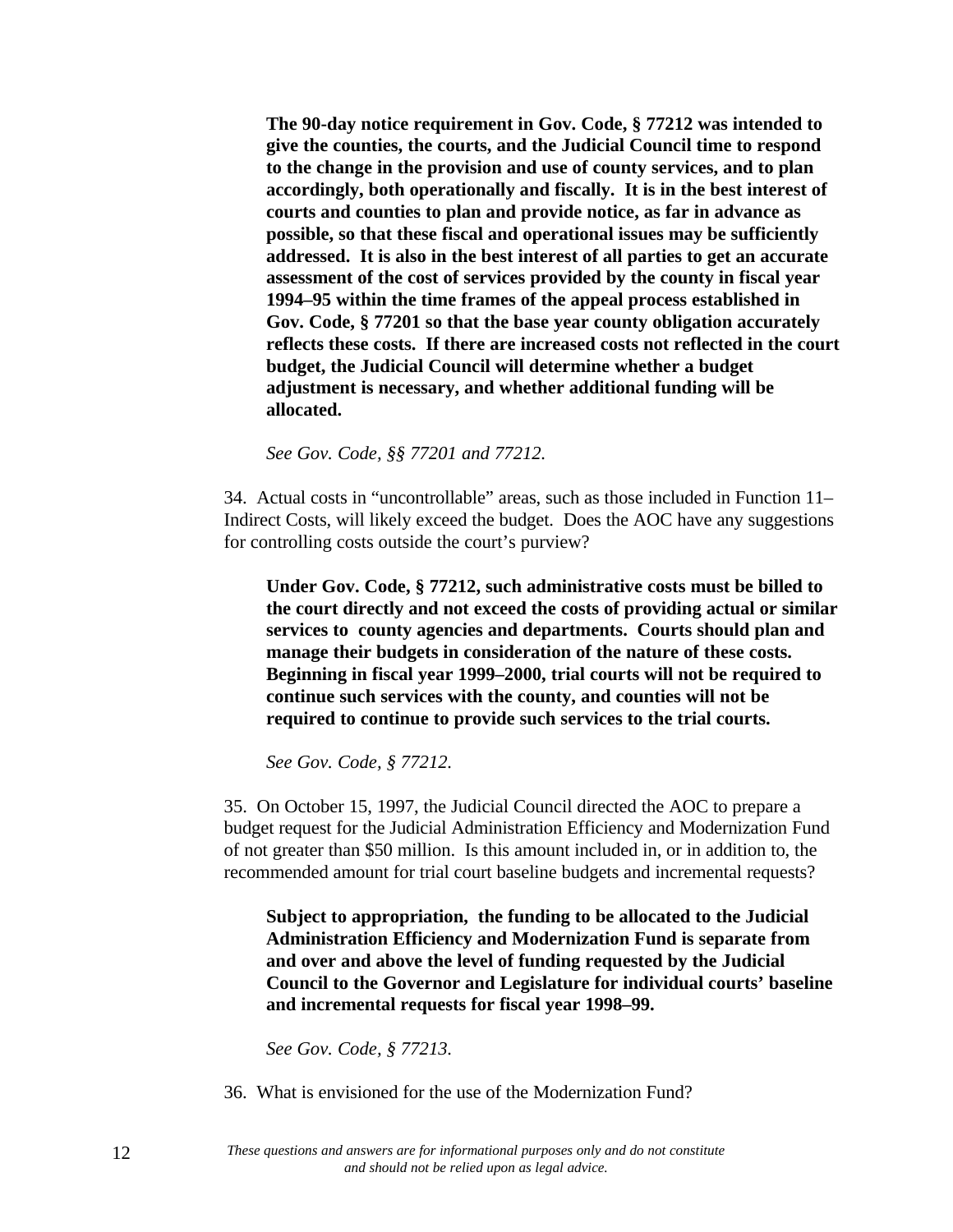**Under Gov. Code, § 77213, the Judicial Council is given the authority to administer the Judicial Administration Efficiency and Modernization Fund in a manner that promotes improved access, efficiency, and effectiveness in the trial courts. The legislative intent in establishing the fund is to reward trial courts that unify to the maximum extent permitted by law. For example, should Senate Constitutional Amendment 4 (SCA 4), the trial court unification measure which will appear on the June 1998 ballot, become law, the legislative intent is that only those courts that vote to unify under SCA 4 will be eligible for funding to support the program areas delineated in the legislation. These program areas include in-state education programs, improved technology, incentives to retain experienced jurists, and improved legal research, as specified.**

*See Gov. Code, § 77213.*

37. Gov. Code, § 77205 provides that revenues collected over the 1994–95 base amount be split between the county and the State Trial Court Improvement Fund. How is the split to be paid by the county? Will courts that improve collections be given credit in the allocation of Trial Court Improvement Fund moneys?

**Under Gov. Code, § 77205, at the end of each fiscal year, the county is required to pay to the state Controller, for deposit in the Trial Court Improvement Fund, the state's 50 percent share of the growth in revenues collected, as calculated by the county. The payment is due within 45 days of the close of the fiscal year in which the revenues are collected. The Controller may verify the amounts to be remitted as part of ongoing fiscal compliance audits Any growth in revenues will be split between the county and the Trial Court Improvement Fund. The Judicial Council will determine how these funds will be allocated to individual courts.**

*See Gov. Code, § 77205.*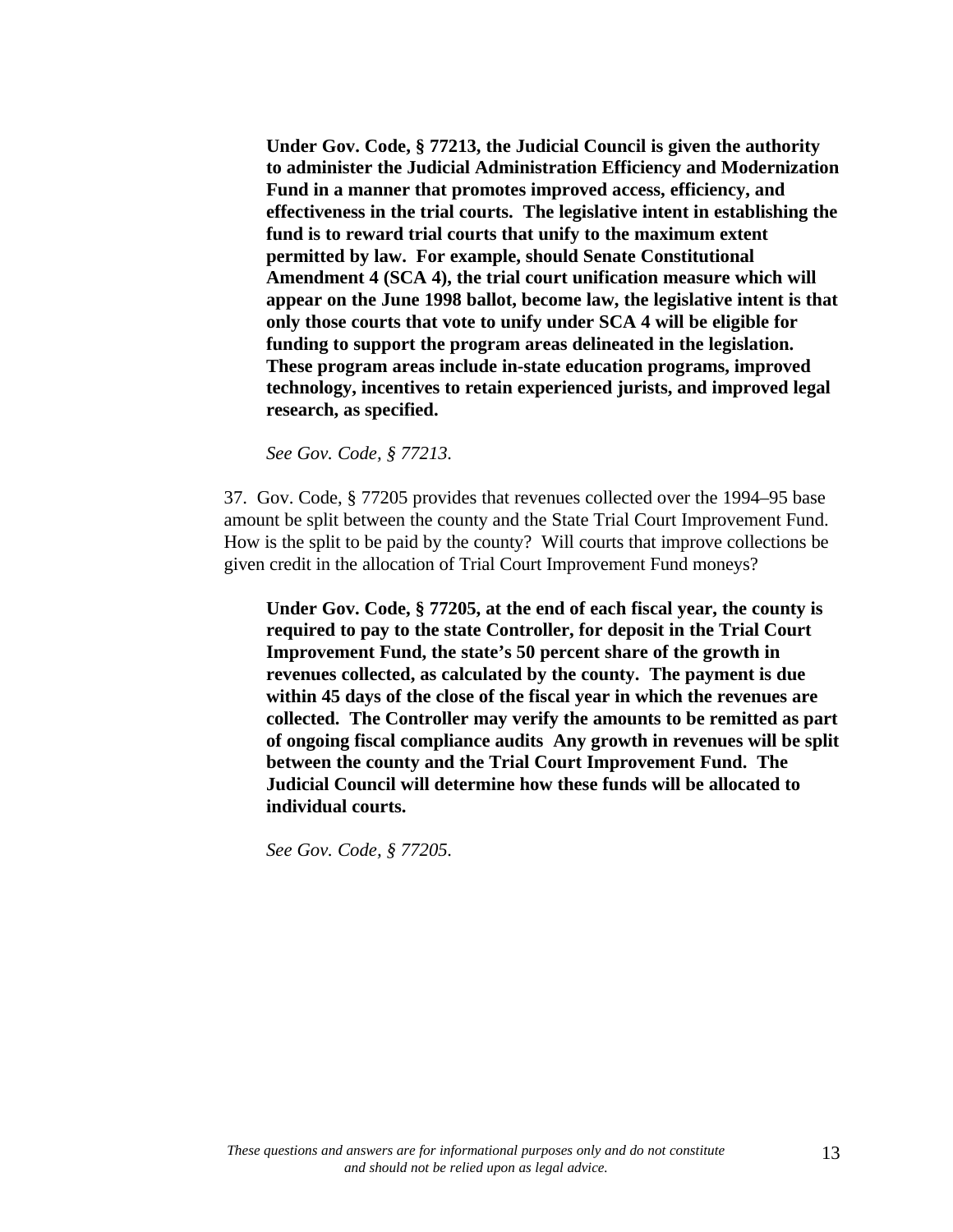38. What is the purpose of the Family Law Trust Fund? Will funds be allocated to trial courts based on an allocation formula or set aside to support statewide family law programs?

**This fund is managed by the Judicial Council. The fund is intended to support family law programs in the AOC's Family Court Services Unit or grants to the trial courts, as approved by the Judicial Council. The only changes in the legislation that affect the fund are the increase in the fees that support the fund and the direct deposit of a share of the revenues into the Family Law Trust Fund as opposed to the state General Fund.**

*See Fam. Code, § 1852.*

39. What funds will be available to cover the cost of court reporters to replace electronic reporting as a result of the court order prohibiting the use of state funding to pay for creating the official record in superior courts by nonstenographic means including electronic recording? Will the court be able to request budget augmentations to cover this increase? If the Judicial Council is planning to seek a deficiency appropriation to cover the cost of additional reporters, what are trial courts to do with regard to hiring and paying additional reporters between January 1, 1998, and the time the deficiency appropriation is approved?

**The Judicial Council is considering several alternatives for addressing this issue. The council may consider seeking a deficiency appropriation. However, because state funding cannot be spent on creating the official record in superior courts by non-stenographic means including electronic recording and the courts will be fully state funded beginning January 1, 1998, courts should now plan a way to fund court reporter costs in the event that additional funding cannot be secured.**

*See Gov. Code, §§ 77003, 77202, and 77206.*

40. Will funding for court interpreters be placed into a central trust fund for the court interpreters program? If not, on what basis will funds be allocated to the courts?

**No, the funding will not be placed in a central fund. Funding will be allocated directly to the trial courts specifically for the interpreter services and for interpreter coordinator positions. The funding allocated for interpreter services may not be transferred to fund other Rule 810–allowable costs. The basis for allocation, which will consider prior year actual expenditures among other factors, has not yet been**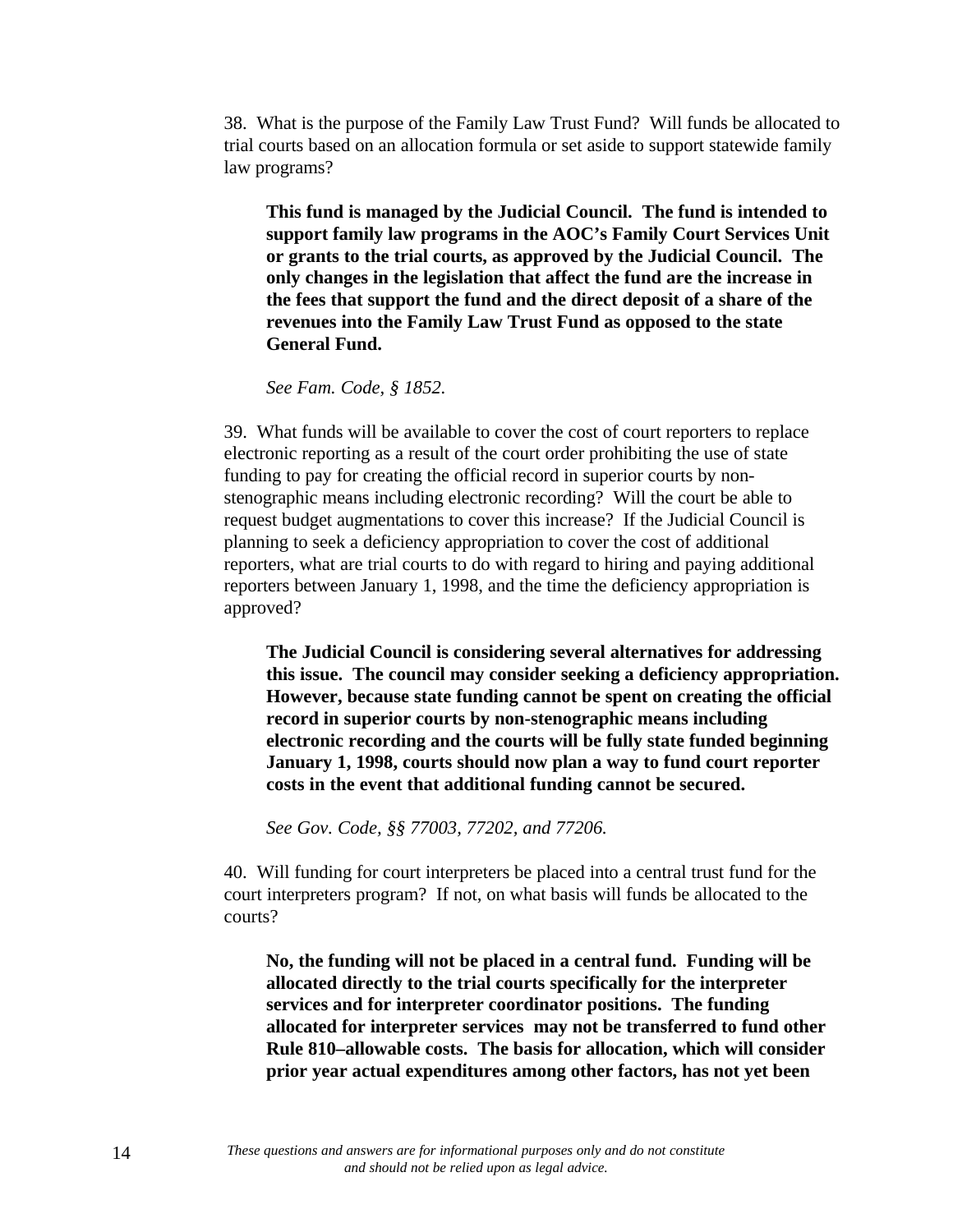# **finalized. It is anticipated that a proposal for allocating this funding will be presented to the Judicial Council at its February 1998 meeting.**

*See Gov. Code, §§ 77202 and 77206, and Provision 8 of Item 0450 of the Budget Act of 1997.*

41. Who has responsibility for funding new court construction during the period the committee on court facilities is considering its recommendations?

**Under Gov. Code, § 68073 as amended by AB 233, counties are required to provide necessary and suitable facilities for all judicial officers and support positions created prior to July 1, 1996. The** *state* **is not required to provide such facilities. For positions created after July 1, 1996, Gov. Code, § 77653(i) provides: "Unless a court and a county otherwise mutually agree, the state shall assume responsibility for suitable and necessary facilities for judicial officers and support staff for any judgeships authorized during the period from January 1, 1998, to June 30, 2001." The long-term approach to funding court facilities will be addressed by the Task Force on Court Facilities.**

*See Gov. Code, §§ 68073 and 77650–77655.*

42. Are there any steps courts can take to provide input to the Legislature on issues that may adversely affect them financially?

**AB 233 requires the Judicial Council to provide information to the Legislature regarding the fiscal impact of pending legislation on the courts. The AOC is developing procedures to implement this section by January 1, 1998.**

*See § 61 of AB 233.*

### **C. Two Percent Court Automation Funds**

**(Note:** *For questions 43 through 48, see Gov. Code, §§ 68090.8 and 77209.)*

43. Will 2 percent automation fund dollars collected prior to January 1, 1998, be swept to the state? After January 1, 1998, what portion, if any, will be retained by counties? What happens to existing balances in the local 2 percent automation fund?

**Two percent automation fund dollars collected prior to January 1, 1998, will** *not* **be swept to the state. Existing balances will remain in the local fund established by the county. Beginning January 1, 1998, counties will be required to send all new 2 percent funds to the state for deposit**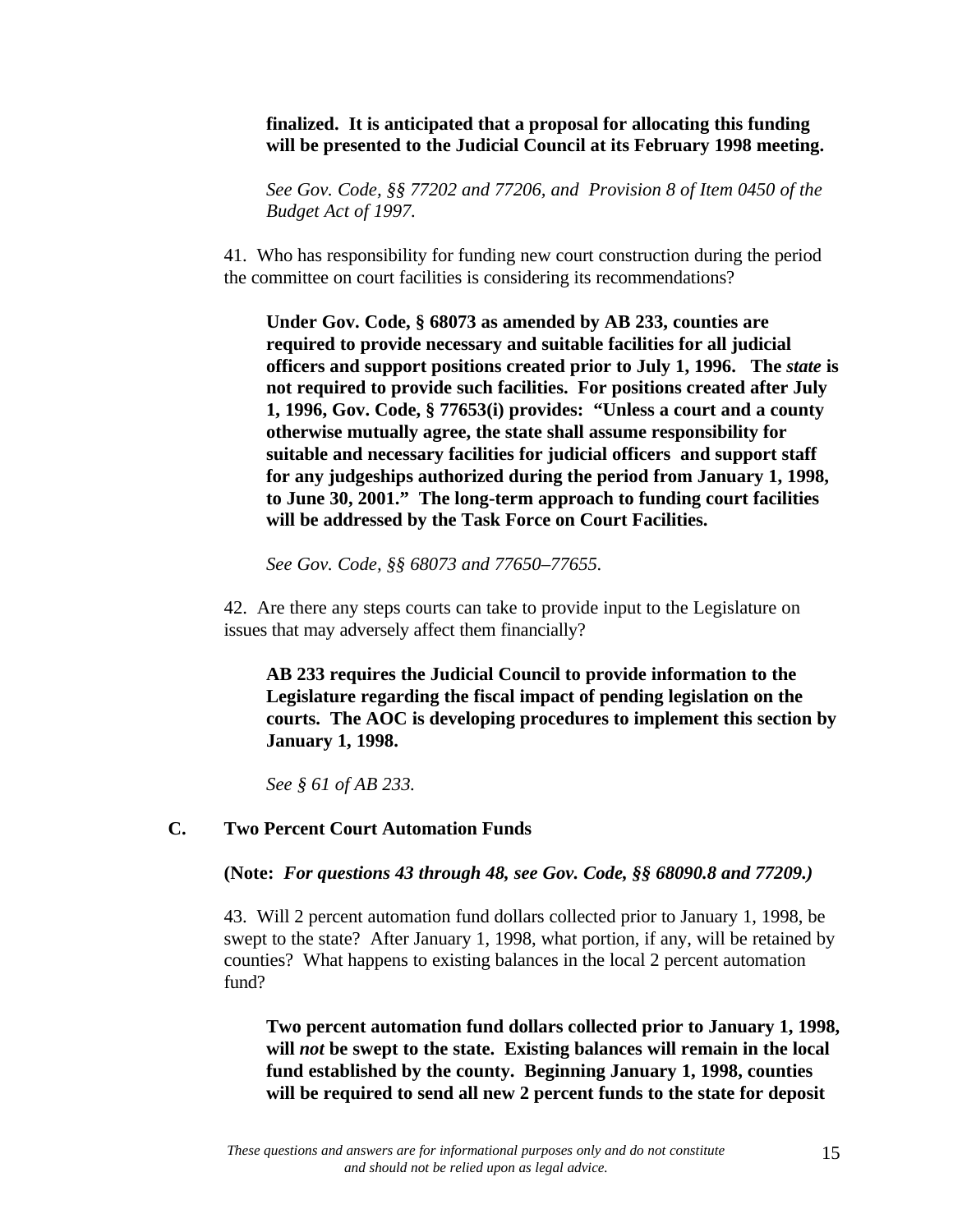**in the Trial Court Improvement Fund. Revenues collected in fiscal year 1997–98 and subsequent years up to the amount collected in fiscal year 1994–95 will be returned to the trial courts. The Judicial Council is required to allocate the increase over the 1994–95 levels to local court operations funds.**

44. Dollars are automatically allocated to the courts from the 2 percent automation fund based on 1994–95 receipts to the fund. Will these funds now be made available to both the municipal and superior courts despite the fact that during the base year they were usable only by the municipal court?

### **Yes. Gov. Code, § 68090.8 was amended so that both municipal and superior court automation projects are eligible to receive the 2 percent automation funds.**

45. Will the Judicial Council specify how the courts must spend the fiscal year 1994–95 level of 2 percent automation funds?

**These funds are required to be used to support programs consistent with the requirements set forth in Gov. Code, § 68090.8, including the requirement that the projects meet standards approved by the Judicial Council. In addition, the council may require that new projects be approved as part of the annual budget process.**

*See also Gov. Code, § 77206.*

46. How will the state transmit the fiscal year 1994–95 level of 2 percent automation funds to the courts? Will this be part of the quarterly distributions?

**Counties will remit all revenues from the 2 percent automation fund to the State Trial Court Improvement Fund. The Judicial Council will return to the courts the amount representing the fiscal year 1994–95 level of receipts in the 2 percent automation fund in four quarterly distributions to the local trial court operations fund.**

47. At least one county has paid for automation equipment with the agreement that the court would repay the county out of 2 percent automation funds. Now that increases in the 2 percent fund over the 1994–95 level are remitted to the state, how will the court repay the county?

**Courts are required to continue to honor obligations they have with the county. To receive 2 percent automation funding in excess of the amount collected in their county in fiscal year 1994–95, courts would submit requests to the Judicial Council that must be fully justified and must meet criteria to be established by the council.**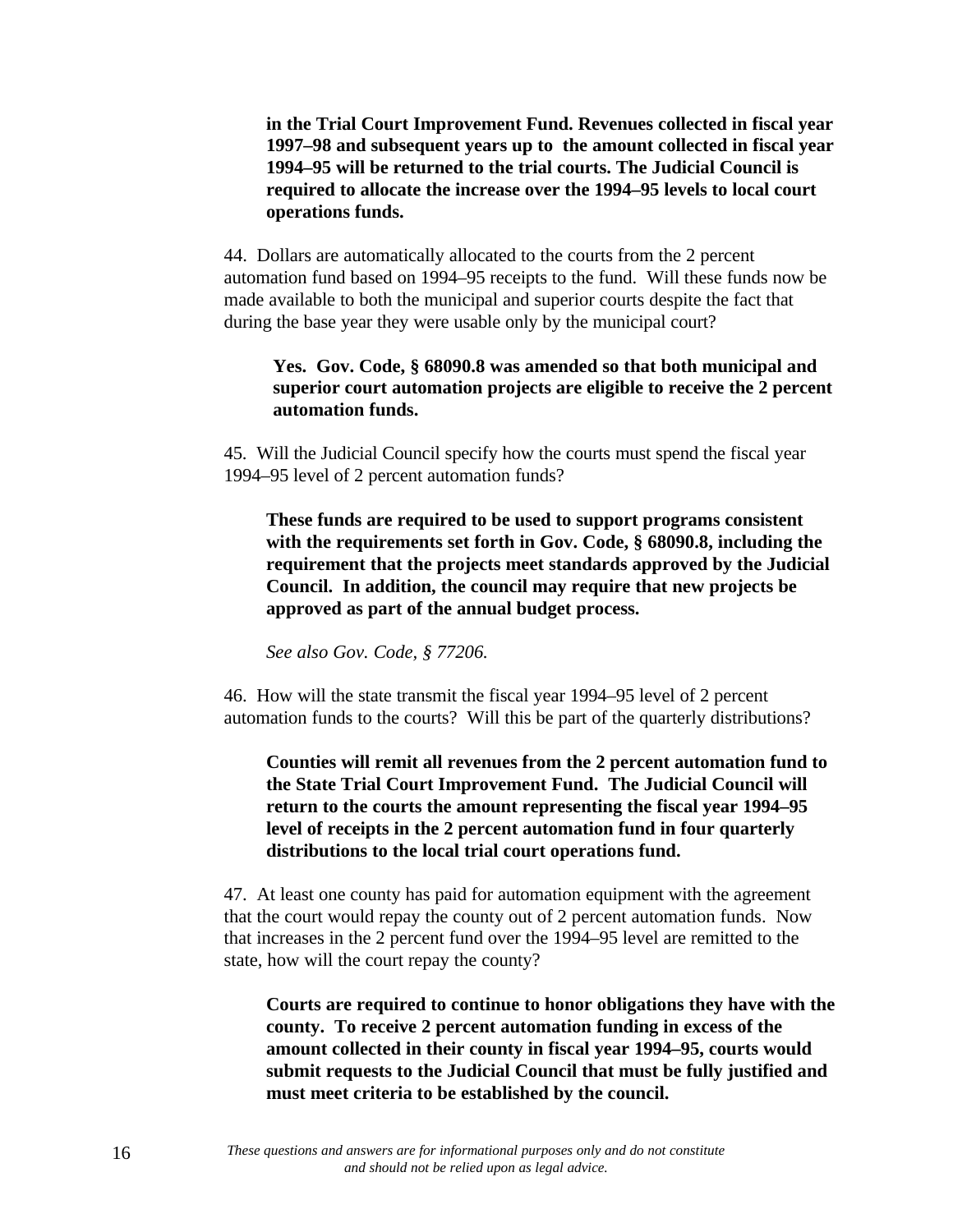48. By what means can the courts apply for automation funds that have been transmitted to the state that exceed the fiscal year 1994–95 level?

**The AOC is currently developing procedures for courts to apply for automation funding from the growth in 2 percent automation fund revenues, from the reserve portion of the Trial Court Improvement Fund, and from the Judicial Administration Efficiency and Modernization Fund.**

# **II. LOCAL BUDGET AND FISCAL ADMINISTRATION—***WHO'S RESPONSIBLE FOR PAYING THE BILLS AND KEEPING TRACK OF WHAT IS SPENT?*

49. The bill speaks to funding provided to a county court system being allocated by *the* presiding judge. How will the allocation be made if a county court system does not have a single presiding judge?

**Gov. Code, § 77009(b) reads "The presiding judge of each court in the county, or his or her designee, shall authorize and direct expenditures from the fund. . . ." However, since the Judicial Council allocation will be to all courts in the county in the aggregate, presiding judges of the courts must agree on the amounts allocated specifically to each court. The Judicial Council may, in adopting budget management procedures and guidelines, provide more direction as to how such funding will be allocated to each court.**

*See Gov. Code, §§ 77001, 77009, 77202, and 77206.*

50. Gov. Code, § 77009(a), which established the Trial Court Operations Fund in the county treasury, indicates that an account for each centralized county service, including one for court security, shall be established. Will appropriations for functions administered on a countywide basis be deposited directly into the account established for that purpose when received from the state or will they be included in the aggregate funding to be distributed at the discretion of the courts?

**The funds allocated by the Judicial Council to the local trial court operations fund will be in an aggregate amount. These funds will be distributed at the discretion of the presiding judge or judges of the courts, consistent with budget management rules adopted by the Judicial Council.**

*See Gov. Code, §§ 77009, 77202, and 77206.*

51. Should counties establish separate funds for each court, or is one local trial court operations fund sufficient?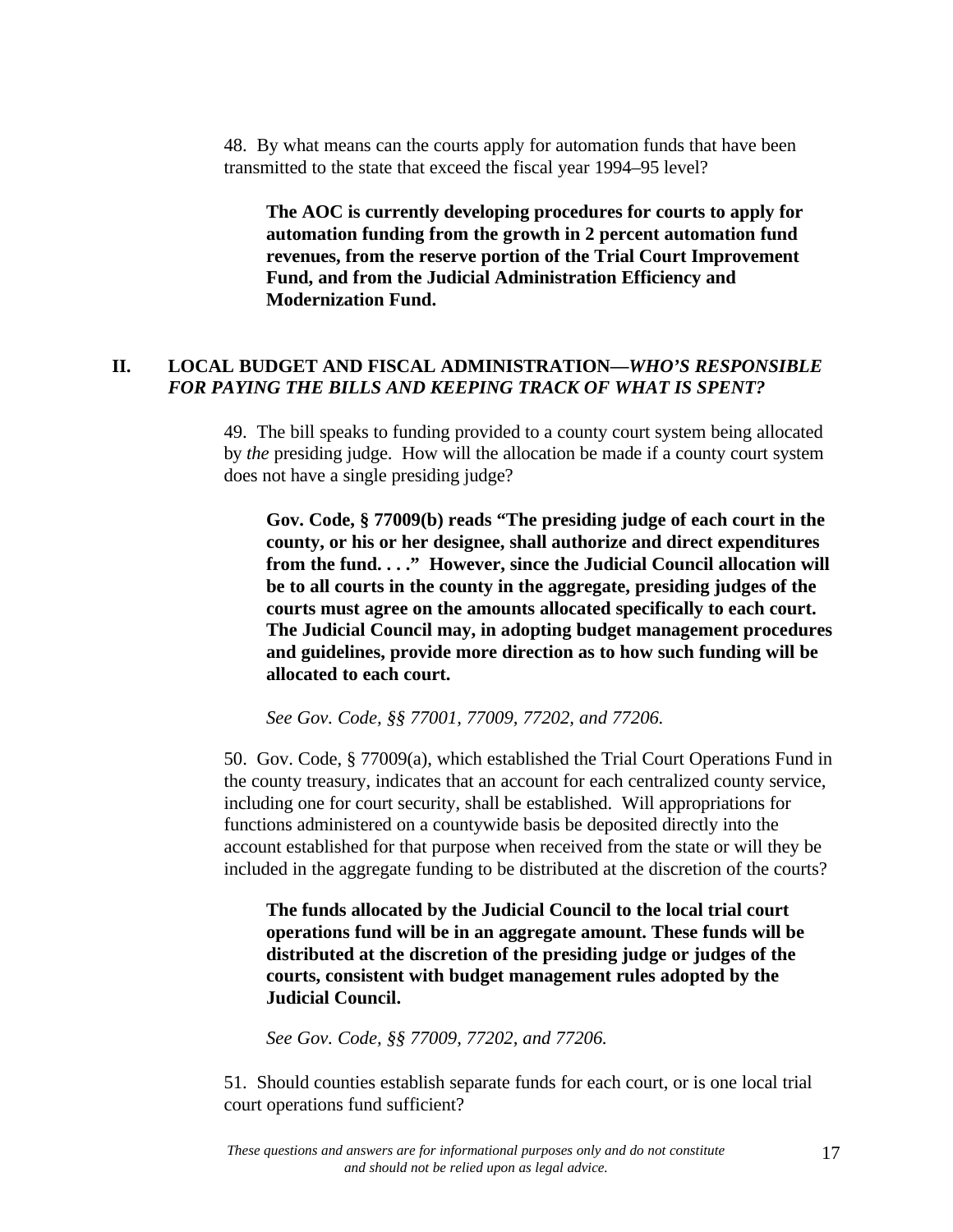**Gov. Code, § 77009 requires that only one trial court operations fund be established in each county with separate accounts for each court, except that one account may be established for courts that operate with a unified or regional budget.**

52. How are funds to be deposited with the court, and is the county expected to "float" court expenses until the first quarterly payment is made?

**Under Gov. Code, § 77207, the Judicial Council will allocate trial court funding payments on July 15, October 15, January 15, and April 15 for each fiscal year. Until July 15 (or until the State Budget is enacted), counties are not required to provide funding for court expenses. However, if the county continues to provide services to the court or provide funding to meet the payroll of court employees, these amounts can be reimbursed upon allocation of the first quarterly payment.**

53. Will the county be allowed or required to lend money to the courts if there are other cash-flow shortages? If so, can the county charge interest and fees for such loans?

**AB 233 does not require the county to lend money to the courts in a cash flow emergency. Gov. Code, § 77009 forbids charging interest to the local trial court operations fund. AB 233 does require the Judicial Council to develop procedures to ensure the payment of court operations costs and management of the local court operations fund. These procedures should assist the trial courts in addressing cash flow issues.**

54. Who is responsible for advancing funds for the AB 1058 Child Support Enforcement Program until the county is reimbursed by the AOC? Who is responsible for providing court facilities for the new child support enforcement commissioner positions established under AB 1058?

**Since AB 1058 expenditures are not an allowable court operations expense, the county is responsible for providing funding to operate the program until reimbursed, and is responsible for providing facilities for these positions, as necessary. Facilities funding may be available from the AB 1058 grants. State funds allocated for trial court funding are prohibited from being used for these costs.**

*See AB 1058; Gov. Code, §§ 77003 and 77009, and CRC rule 810.*

55. What will the procedures be for carrying over any unexpended appropriations from fiscal year 1997–98 to fiscal year 1998–99? Is it automatic for fully coordinated courts? Are there any limits or exceptions?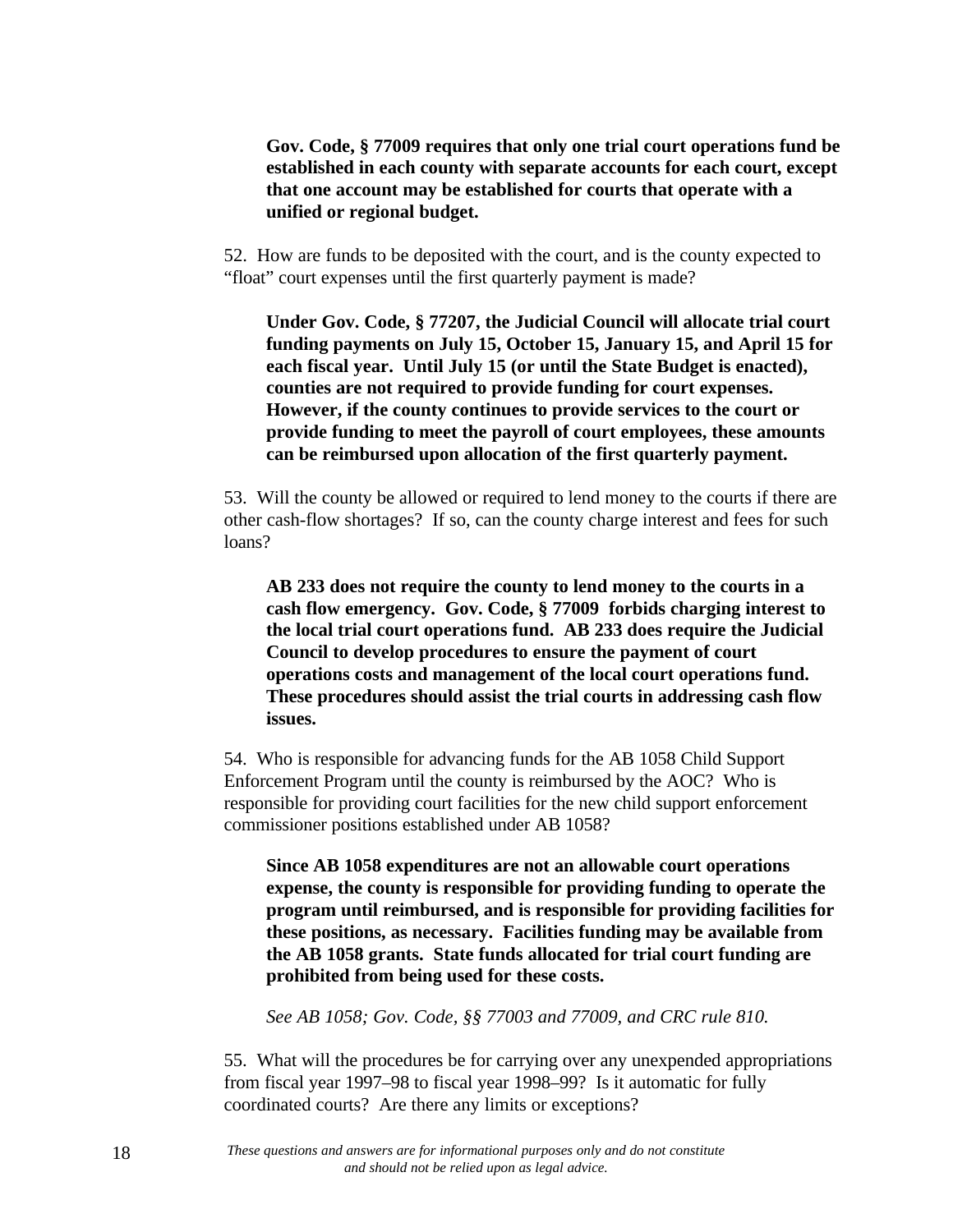**Under Gov. Code, § 77203 the Judicial Council may authorize a court to carry over unexpended funds from one year to the next only if that court has fully implemented trial court coordination as provided in Rule 991 of the California Rules of Court. The Judicial Council will adopt rules and/or procedures to implement this section. For courts that are not so coordinated, any unexpended funds must be reverted to the Trial Court Trust Fund (TCTF).**

*See Gov. Code, §§ 77203, 77202, and 77206.*

56. Will the courts be required to file the Quarterly Report of Expenditures and Revenue instead of the county auditor-controller?

**As of January 1, 1998, courts will be required to submit the Quarterly Reports. However, counties will still be required to assist in the completion of the report as a support function at least until July 1, 1999, even though their certification is no longer required. Counties will be required to certify expenditure reports for the period from July 1 to December 31, 1997, to support their application for a credit under Gov. Code, § 77201(g).**

*See Gov. Code, §§ 68113, 77009, and 77201(g).*

57. Will court transactions be included in the annual county report of financial transactions to the state Controller?

**Because the local trial court operations fund is an operating fund of the court and not the county, these transactions are not required to be included in the transaction report. However, the courts will be required to report to the Judicial Council on revenues and expenditures as provided in Gov. Code, § 68113.**

*See Gov. Code, § 68113.*

58. Are there advantages if the Trial Court Operations Fund is handled as an "agency fund" rather than a special revenue fund as required in AB 233. If so, can this be addressed in clean-up legislation?

**Under the classic definition of a special revenue fund, the county boards of supervisors would be required to make appropriations from this fund and to report on the revenues and expenditures from the fund. However, AB 233 specifically provides that the presiding judge(s), not the boards of supervisors, have sole authority to control court operations expenditures. Gov. Code, § 77009 requires the Judicial Council to study alternative methods for the establishment and**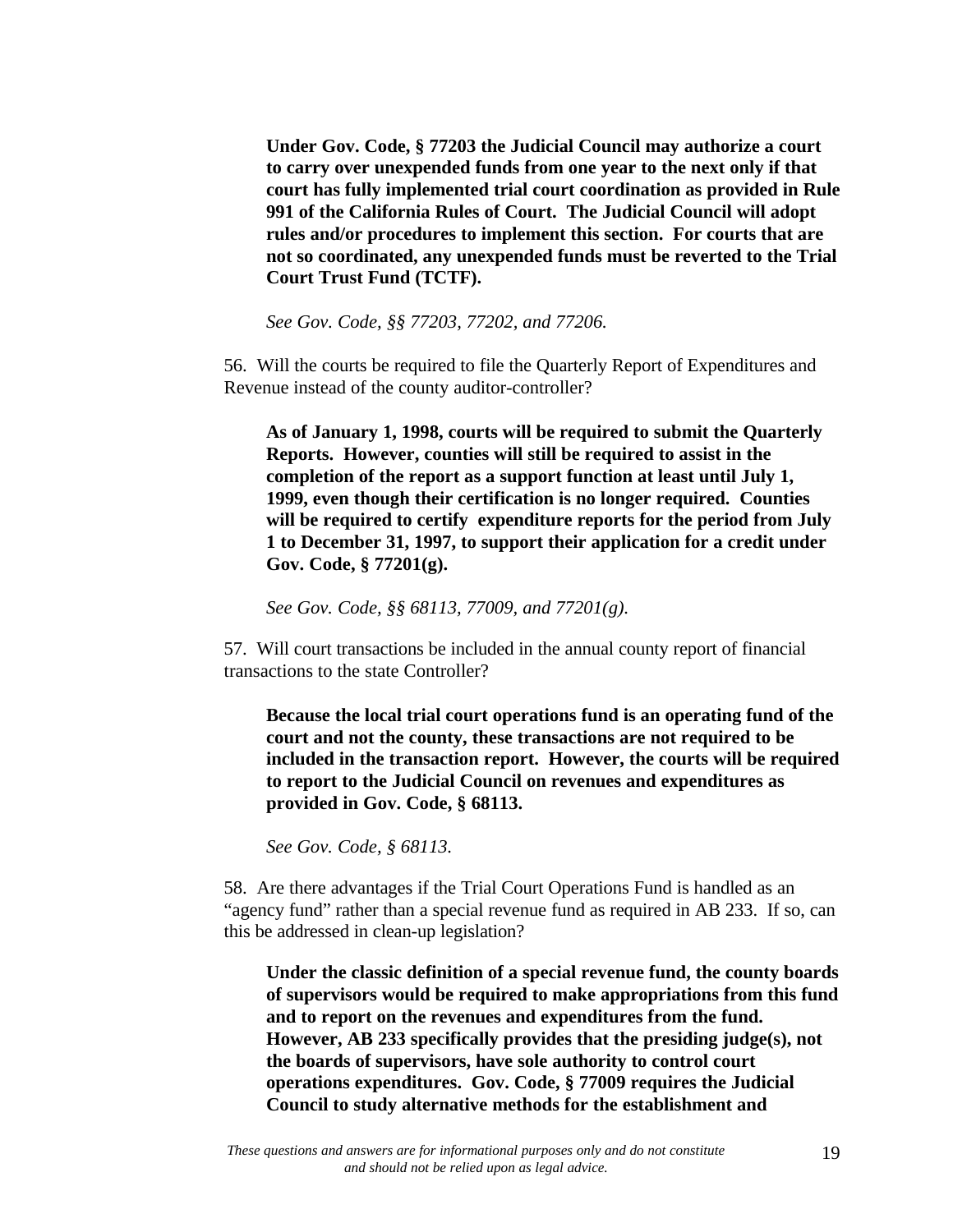#### **management of the local trial court operations fund. These issues will be addressed as part of this study.**

59. Will counties be allowed to continue to charge unallowable costs and deposit county revenues in the Trial Court Operation Fund?

**The intent is to use the local trial court operations fund only for deposits and allocations from the state for trial court funding and to pay for court operations costs, as defined in Gov. Code, § 77003 and Rule 810 of the California Rules of Court.**

*See Gov. Code, §§ 77003 and 77009, and CRC rule 810.*

60. As of January 1, 1998, will fiscal year 1996–97 encumbrances which have not yet become expenditures be returned to the county?

**As of January 1, 1998, encumbrances for allowable court operations expenditures are court obligations and should be paid out of the local trial court operations fund; encumbrances that will be expended for nonallowable court operations costs will remain a county obligation.**

61. Will counties be refunded the cash they have advanced for court imprest cash accounts using state funding?

**Cash advanced by the county to the court between July 1 and December 31, 1997, for allowable court operations costs can be counted as expenditures for which the county may seek a current year adjustment credit from the Department of Finance under the Gov. Code, § 77201 procedures.**

62. Will the AOC send out a summary of new or adjusted civil fees and changes in fine and forfeiture distributions? Are boards of supervisors required to authorize the adjusted civil fees?

**Yes, a summary will be available by December 1997. The fee amounts that have been set or adjusted in AB 233 do not require boards of supervisors' approval.**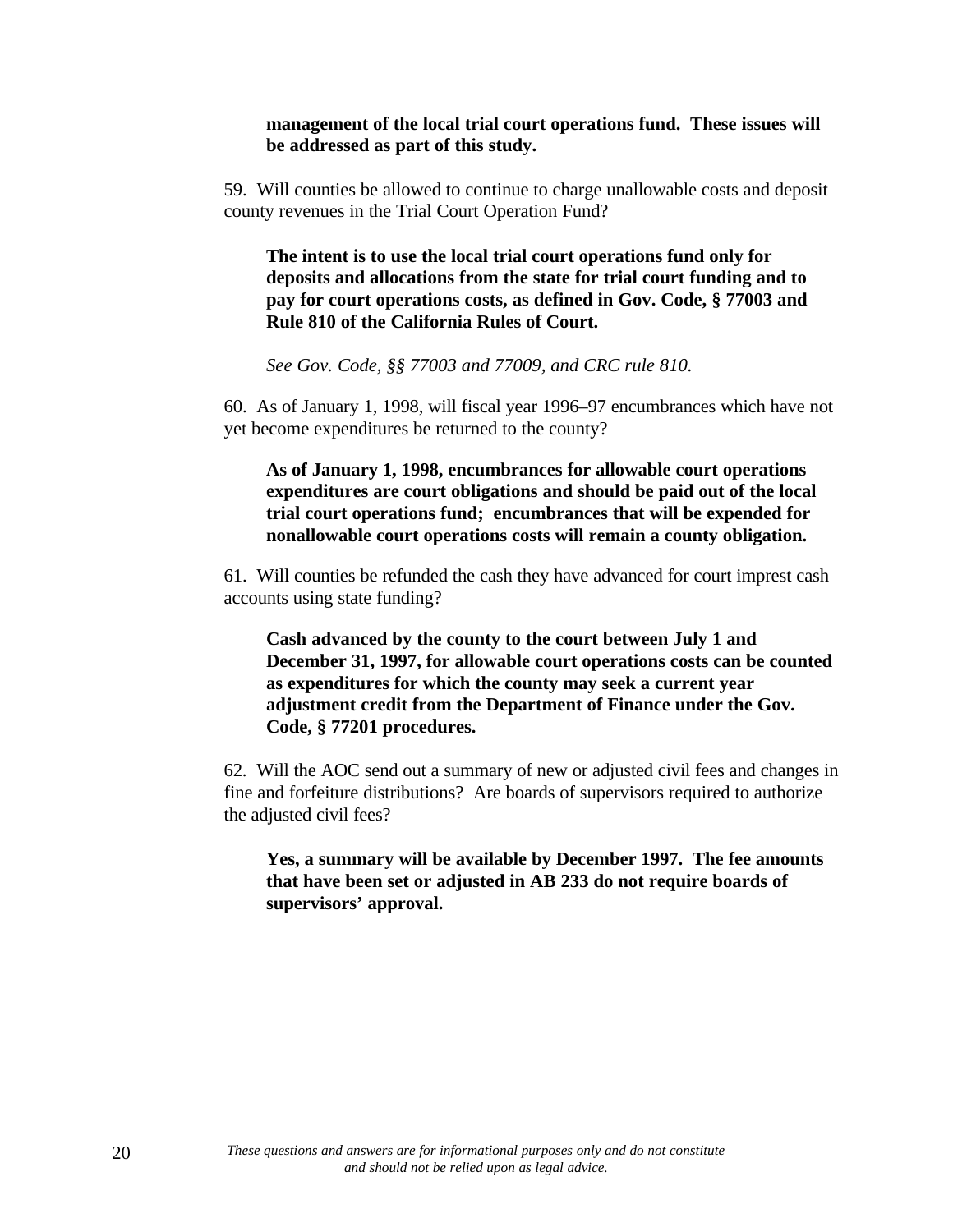63. Subsequent to fiscal year 1994–95, items included in the maintenance of effort calculation of fines and forfeitures (county base year requirement) have changed; for example, the change in the speed law results in a reduction in gross collections. Can the MOE amount be adjusted for these inequities without counties' having to make formal appeals to the Finance Department?

**AB 233 does not provide for adjustments to be made to the county base year fine, forfeiture, and penalty revenue requirement resulting from changes in the law that occurred prior to January 1, 1998. The legislation does provide for the amounts to be adjusted if there is a change in statute or rule of court after January 1, 1998, that reduces the bail schedule or redirects or reduces the county's fee, fine, and forfeiture revenue.**

*See Gov. Code, §§ 77201 and 77201.1.*

64. Under Gov. Code, § 27081.5, may we assume that a settlement is the same as a dismissal for the intended purpose of not returning posted jury fees? When will the sweep by the state of unused jury fees take place?

**Yes, a settlement is the same as a dismissal. The sweep of the unused jury fees will occur when the case is dismissed. Procedures will be developed by the AOC to accomplish the sweep.**

*See Gov. Code, § 27801.5.*

65. Pursuant to Gov. Code, § 26862 may we charge the parties a separate fee to cover the cost of family law mediation sessions which result from the filing of an order to show cause (OSC) or change of circumstance modification?

### **Under** *Hogoboom v. Superior Court of Los Angeles County***, courts are not allowed to charge for mediation services.**

*See Hogoboom v. Superior Court of Los Angeles County (1997) 51 Cal.App.4th 653.*

66. The filing fee for initial complaints is increasing but not that for answers. Will additional legislation be sought to increase the fee for answers?

#### **There are no proposals for additional fee adjustments.**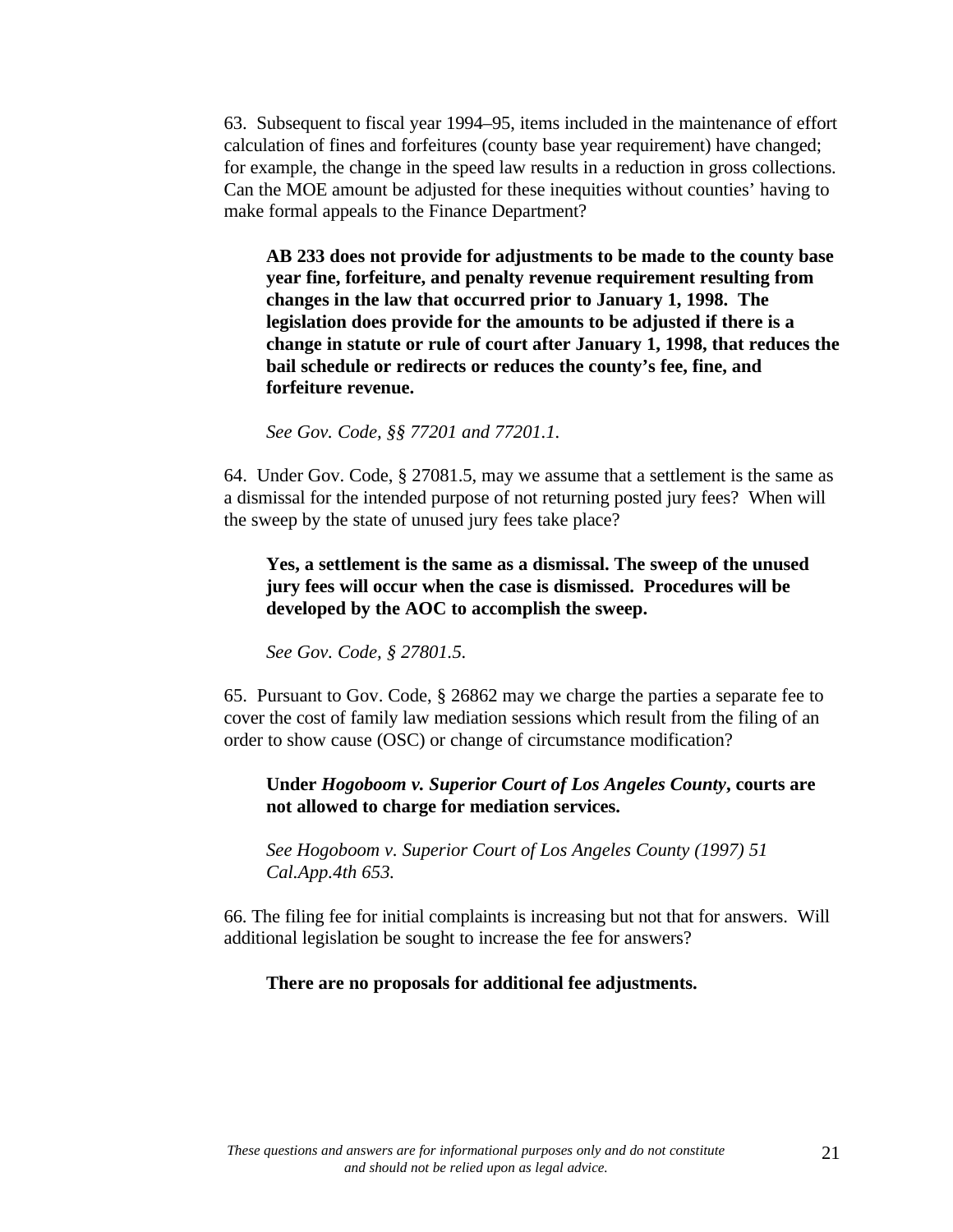67. If a court receives payment after January 1, 1998, for a collection account created prior to January 1, 1998, would the distribution methodology used be that in existence prior to enactment of AB 233 or that contained in AB 233?

### **Payments received after January 1, 1998, even for collections accounts created prior to that date, should be distributed according to AB 233.**

68. Can courts continue to impose civil assessments on criminal and traffic fines?

#### **AB 233 made no change in Penal Code, § 1214.1, which authorizes these civil assessments.**

*See Pen. Code, § 1214.1.*

69. AB 233 establishes several new civil fees that appear to duplicate existing fees. For example, Gov. Code, § 26832 sets the fee for certified copies of marriage dissolution records at \$3 for public agencies and \$6 for other applicants. AB 233 did not repeal or amend this section. Instead, Gov. Code, § 26832.1 was added to set these fees at \$5 and \$10. Should the court charge the fee under both codes? If so, are moneys distributed under the original code section in the same manner as in the past?

**AB 233 intended to separate the fees that would be charged by the clerk of the court from those fees a county clerk or agency is authorized to charge. Clerks of the court are only authorized to charge the fees listed in Gov. Code, § 72054. These fees are required to be distributed as provided in the individual fee sections and as provided in § 68085.**

*See Gov. Code, §§ 68085 and 72054.*

70. After January 1, 1998, does the court need county/board approval to spend Criminal Justice Facility Construction Fund moneys?

**AB 233 made no change in the law relating to board of supervisors' approval for expenditures from the Criminal Justice Facility Construction fund and the Courthouse Construction fund**

*See Gov. Code, §§ 76100 and 76101.*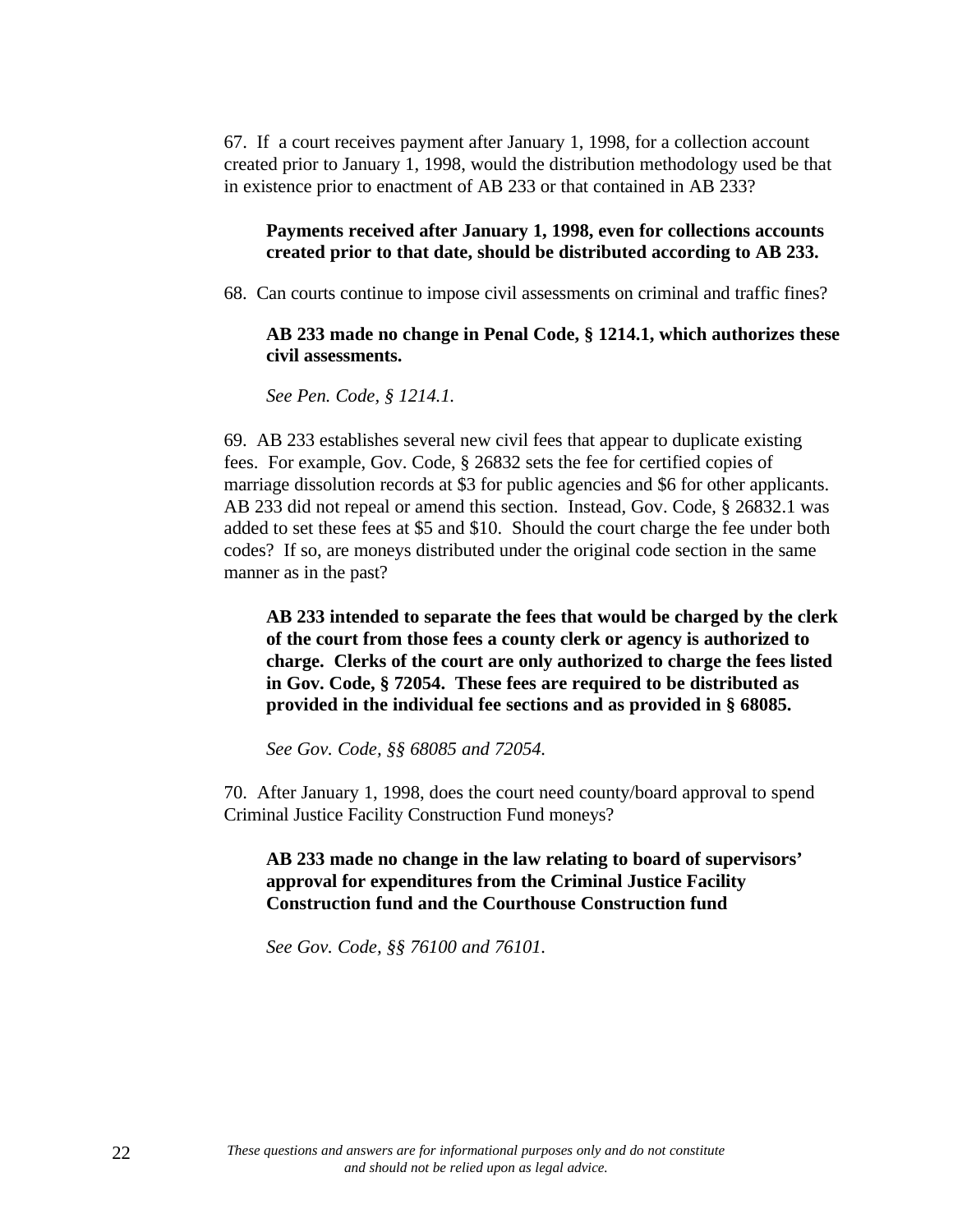71. The legislation precludes courts from charging local or federal agencies for services rendered by the courts. Can courts charge for services rendered to the state?

**Gov. Code, § 26857 does not limit the authority of the courts to charge state agencies for services rendered. This will be corrected in clean-up legislation.**

*See Gov. Code, § 26857.*

# **III. ADMINISTRATIVE/GENERAL SERVICES SUPPORT—***WHO PROVIDES THESE SERVICES, SHORT AND LONG TERM?*

#### **A. County-Provided Services—Generally**

72. Are courts required to continue to use county financial systems for day-to-day purchasing, accounting, disbursements, etc.? If not, are they allowed to do so? Are counties required to continue to provide such services?

**Under Gov. Code, § 77212, the county must continue to provide and courts must continue to use county services provided to the courts as of July 1, 1997. This includes county fiscal services, such as audit and accounting, telephone services, procurement, human resources, treasurer/tax collector, county counsel including legal representation, and other such services. Beginning in July 1, 1998, the county may give notice, at least 90 days prior to the beginning of the next fiscal year (i.e., fiscal year 1999–2000), that it no longer intends to provide such services to the courts. Likewise, the court may give notice to the county, with the same noticing requirements, that it no longer intends to use services formerly provided by the county. AB 233 allows counties and courts to continue to provide and receive services if they agree to do so. The county may charge courts reasonable costs, not to exceed the equivalent charges to other county departments for the same or similar services.**

*See Gov. Code, § 77212.*

73. Will the Judicial Council promulgate a statewide rate for county administrative costs?

**No. The Judicial Council will not be involved in setting the rates for county administrative services. These rates should be subject to local negotiations.**

*See Gov. Code, §§ 77206 and 77212*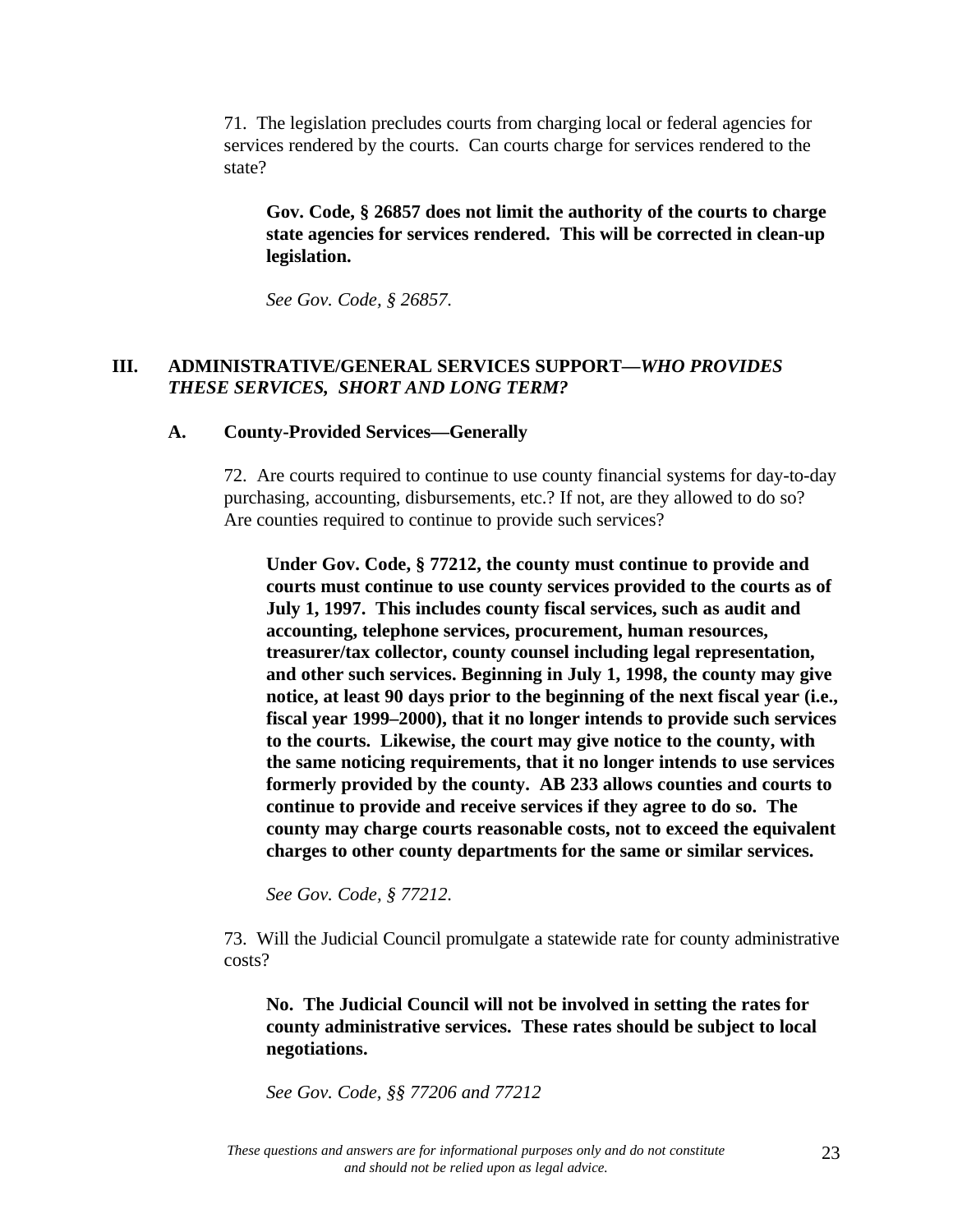74. Is the presiding judge authorized to sign contracts? How should courts treat contracts already approved by the board of supervisors on behalf of the courts? Should they be revised to transfer responsibility to the court?

**AB 233 provides sufficient authority for the court to enter into contracts without the approval of the county, although the county auditor-controller is required to process the payments for the contracts from the local trial court operations fund. No provision of AB 233 requires existing contracts to be revised to transfer responsibility to the courts. However, courts and counties should determine locally whether and/or when these contracts should be revised so that services are not disrupted and neither the courts nor the counties are financially or legally disadvantaged.**

*See Gov. Code, § 77009.*

75. Can the presiding judge delegate contracting authority to the court executive officer? To the county executive/administrative officer?

**The presiding judge may delegate contracting authority to the court executive officer. The presiding judge may** *not* **delegate this authority to the county administrator/executive officer. However, the county can continue to assist the court in preparing and reviewing contracts.**

*See Gov. Code, § 77009.*

76. There are many areas in which the Judicial Council and the Controller are required to establish procedures. These include budget preparation, management, and reporting; contracting, purchasing, and lease awards; and accounting and recordkeeping regulations. When can courts and counties expect these guidelines and regulations? Will there be provided a period for trial courts to comment?

**Distribution guidelines for fines, fees, forfeitures, and penalties are scheduled to be released by the Controller in December 1997. Until other procedures are adopted by the Judicial Council and the Controller, courts and counties should continue to operate under the existing Judicial Council/TCBC or county guidelines in these areas. The Judicial Council rule-making process includes a comment period.**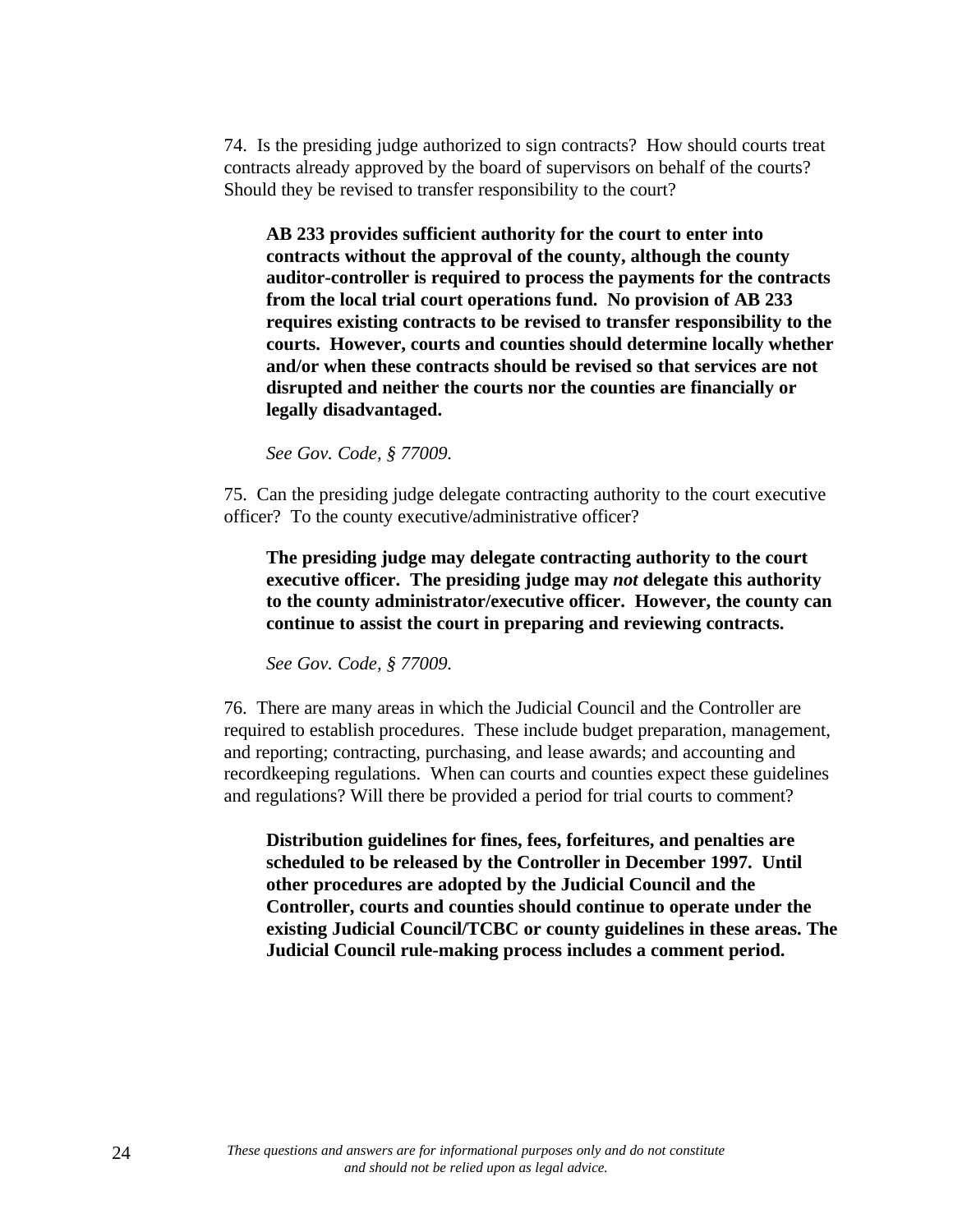77. What is the auditor-controller's responsibility for the courts under AB 233? Is the auditor-controller required to perform a review of claims to be paid as requested by the courts, or simply rely on the authorization of the presiding judges?

**The presiding judge or judges of the court(s) have sole discretion for expenditures made from the local court operations fund. The Judicial Council is responsible for promulgating financial guidelines for the courts. In the interim, the courts and the auditor-controllers should continue to operate under the financial guidelines utilized in the past.**

78. Will counties be required to modify their accounting system to adapt to any unique requirements which the courts or the state require under the new funding structure?

**AB 233 requires the county to continue to provide, and the courts to continue to use, county services such as audit and accounting services at least until fiscal year 1999–2000. It is anticipated that the Judicial Council will be promulgating rules in the near future concerning expenditure reporting that may require adjustments in the types of reports provided by the counties on behalf of the courts. Counties and courts must develop reasonable mechanisms to comply with Judicial Council requirements that will not unduly burden the county.**

*See Gov. Code, §§ 77009, 77202, and 77206.*

79. Can a court open its own banking account?

**No. Gov. Code, § 77009 requires that funds allocated by the Judicial Council for trial court funding be deposited and expended from the local trial court operations fund.**

*See Gov. Code, § 77009.*

80. Are custody mediation services provided by county probation departments an allowable cost?

**Child custody mediation and visitation services costs are allowable under Function 6—Alternative Dispute Resolution—only if the staff providing these services are court employees, or if the services are provided under the direct supervision of the court by mediators that are either private entities or county departments. If these services are provided by other than court employees, courts should develop written agreements specifying the level of services to be provided by and the amount to be paid to the private entity or county department. If these allowable costs were not included in the 1994–95 base year expenditures**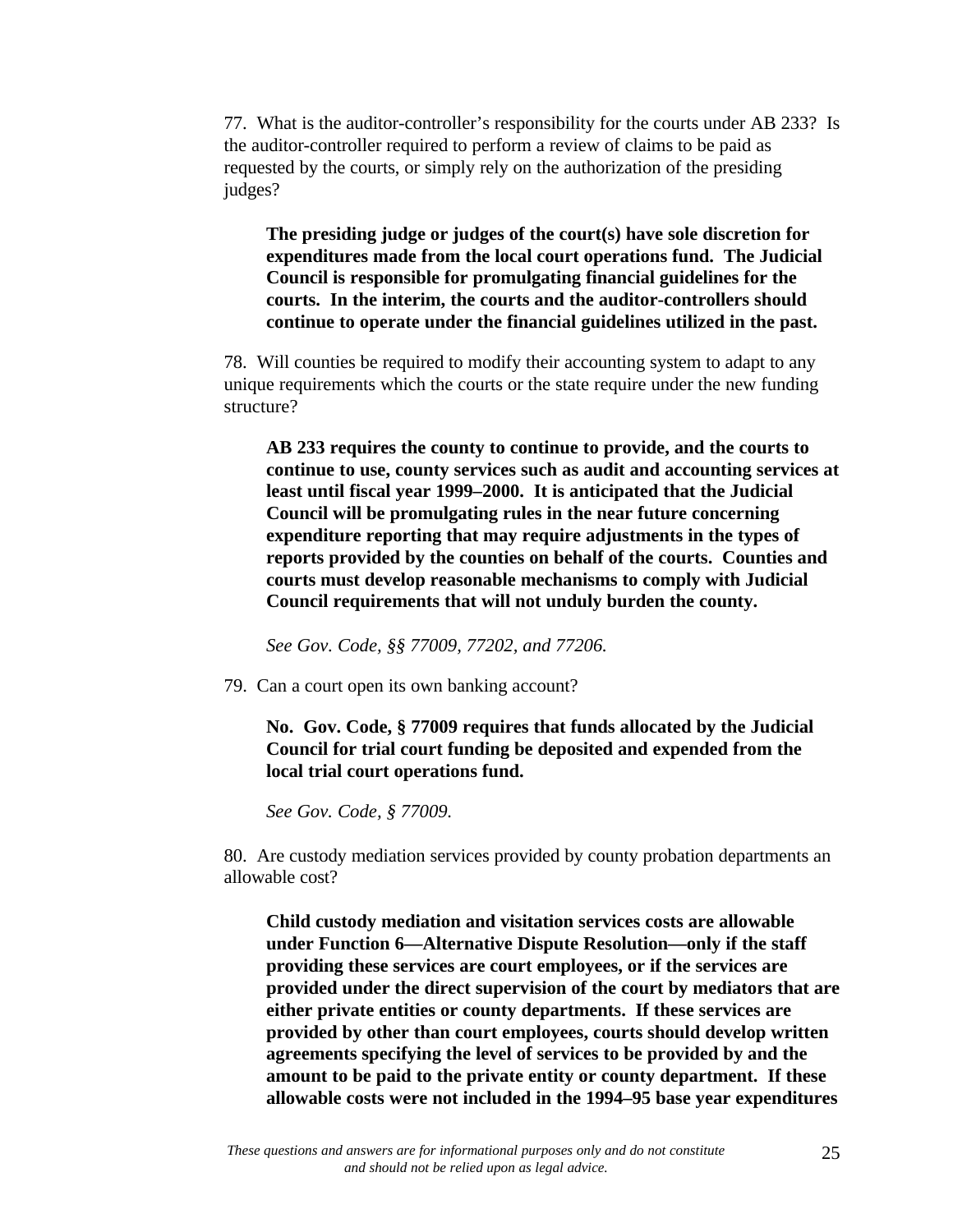#### **reported by the court and county, courts should request a base year adjustment.**

*See Gov. Code, §§ 77003, 77201(b)(3) and (b)(4), 77201.1(b)(5), and CRC rule 810.*

81. Who has final authority over spending on court security? If the sheriff overspends the amount allocated in the court budget for security, where does the excess money come from?

**Courts will be required to operate within the budget allocated by the Judicial Council for all services, supplies, and personnel costs, including costs for county-provided services such as court security. Courts will have the final authority to determine the amount spent on each part of their operations.**

*See Gov. Code, §§ 77009, 77202, and 77206.*

82. Does the sheriff have to provide augmented services requested by the court?

**In the event that the court requests additional security services from the county sheriff, and the sheriff agrees to provide these services, the court will be required to pay the associated costs as agreed. It is imperative that sheriffs and courts discuss the appropriate level of service and how those services will be provided.**

83. How do courts respond to mid-year costs related to unanticipated security needs, e.g. in death penalty cases?

**Courts are required to operate within the budget allocated and should consider that there may be such costs. Under extraordinary emergency circumstances, the Judicial Council may allocate or reallocate funds if they are available.**

*See Gov. Code, §§ 68502.5 and 77206.*

84. How can a court resolve issues regarding facility modifications, e.g., video monitoring, witness boxes, security screens required for court security, when the county has the responsibility for funding court facilities?

### **AB 233 did not change the way counties and courts currently resolve issues regarding facility modifications or alterations.**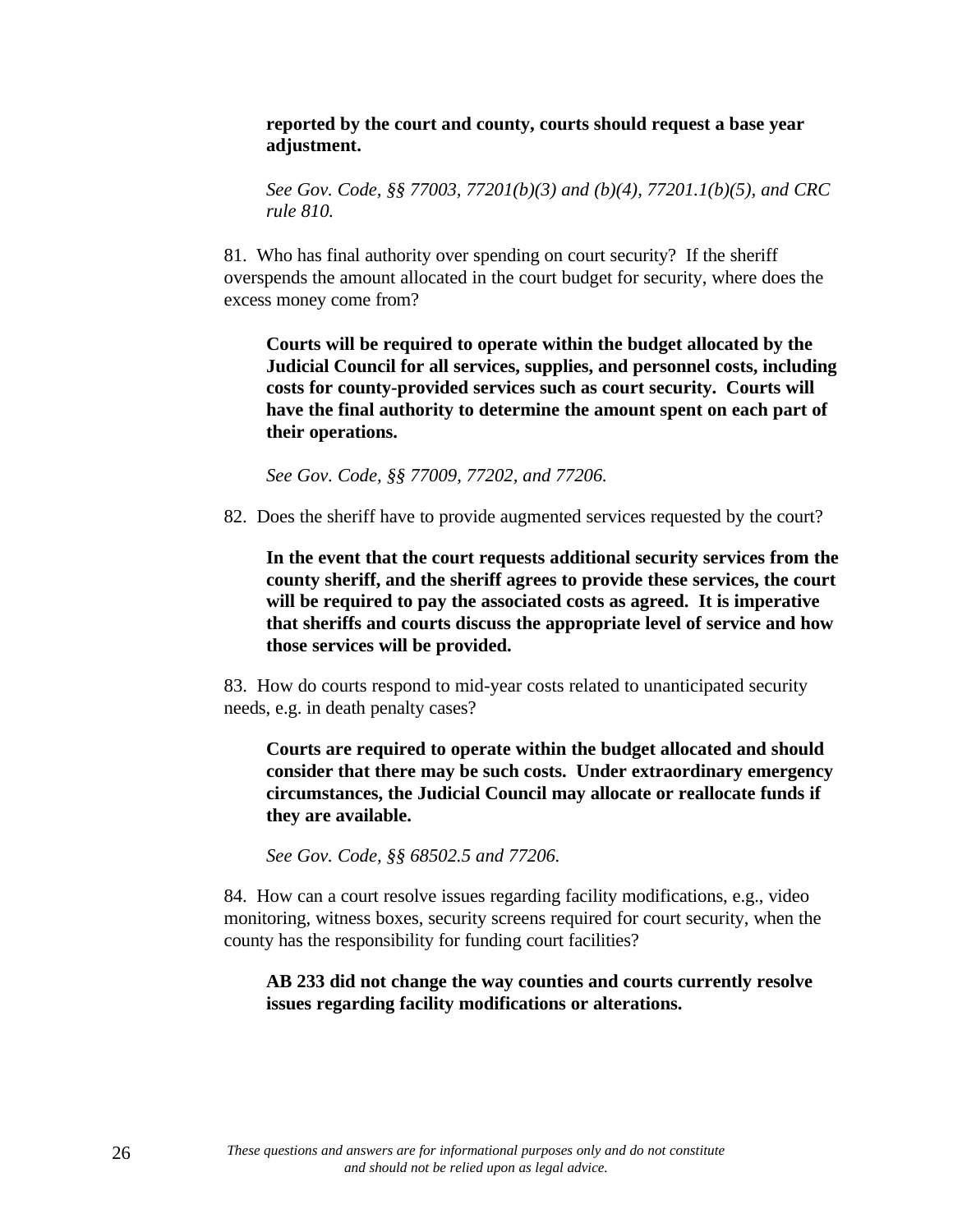85. Who will be the responsible party if the State Board of Corrections orders facility repairs in a court holding cell?

### **AB 233 did not change the county's responsibility for ensuring that facilities meet required codes.**

86. Who will provide legal services for the court? Who is responsible for liability for actions of judges and court employees?

**(a) Under Gov. Code, § 77212, counties are required to continue to provide legal services to courts at least until July 1, 1999.**

**(b) AB 233 was not intended to change responsibility for liability for the actions of judges and court employees.**

87. Can counties begin to charge the court for county-provided services if they have not done so in the past? How should the counties bill for these costs?

**Yes. However, if the county provided these services in fiscal year 1994– 95 and the cost of providing them was not reflected in the expenditure reports for that year, the court should request an adjustment to the county's general fund base obligation amount to reflect these costs.**

**Counties should seek a current year credit adjustment for the cost of providing these services from July 1 to December 31, 1997. As of January 1, 1998, the counties should bill the courts directly for these costs for the balance of the year.**

88. Who (the county or the state) is obligated to provide non-Rule 810 courtrelated services (e.g., indigent defense, probation services, pretrial release programs) and under what mandate?

**To the extent provided under existing case and statutory law, the county is required to continue to provide funding for indigent defense, probation, and other "court related" services which fall outside of "court operations" as defined in Gov. Code, § 77003 and Rule 810 of the California Rules of Court. Courts should give timely notice to counties for projected costs for the next fiscal year.**

*See Gov. Code, §§ 77003, 77201(e), and 77201.1(d), and CRC rule 810.*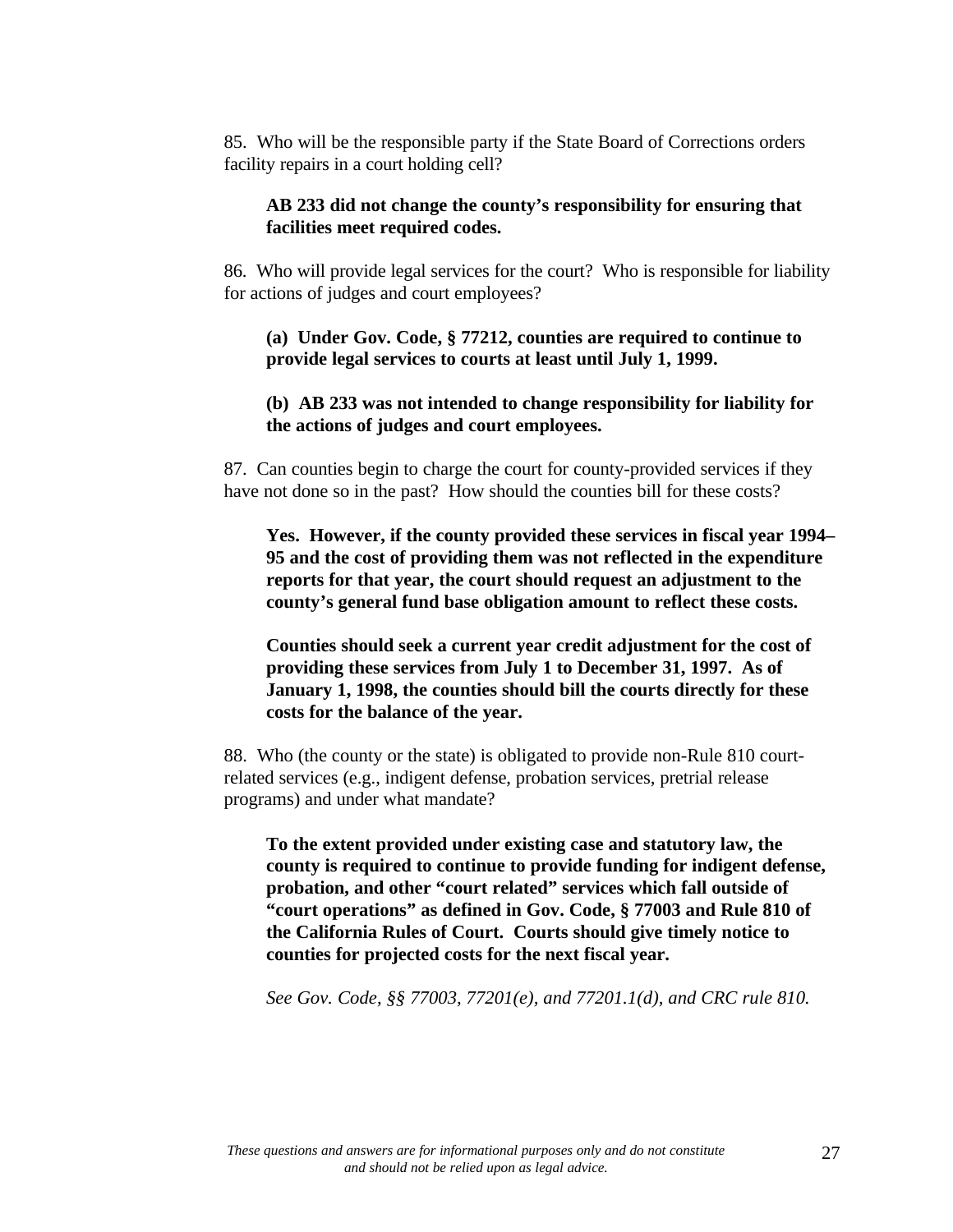89. Is there any provision limiting counties from subcontracting with courts to continue providing non-Rule 810 programs? Can courts bill counties for providing these programs?

**There is no provision limiting counties from subcontracting with courts to provide non-Rule 810 programs. Courts can bill counties for providing these programs at a rate and level of service agreed to by the court and the county.**

*See Gov. Code, §§ 77003 and 77009, and CRC rule 810.*

90. Should there be an agreement between the courts and counties concerning collection enhancement programs? How will existing agreements be affected by enactment of AB 233? Can a collection program be discontinued by the county before the end of the transition period?

**Pen. Code, § 1463.010 as amended by AB 233 provides that courts and counties shall maintain the collection program which was in place on January 1, 1996, unless otherwise agreed to by the court and the county. While not required, an agreement would assist in clarifying (a) the respective roles and responsibilities of the county and the court, and (b) the revenue-sharing arrangements, if any, to be used by the parties to the extent not specified in statute.**

*See Pen. Code, § 1463.010.*

91. SB 162 eliminated the 60-day waiting period before a collection effort can be funded out of receipts from a comprehensive collections program. AB 233 reinstates the 60-day waiting period. How will this discrepancy be resolved?

**Clean-up legislation that will eliminate conflicts between SB 162 and AB 233, including elimination of the 60-day waiting period, is being considered by the CSAC and the Judicial Council.**

*See Pen. Code, § 1463.007.*

92. Deductions for the cost of comprehensive collections were made between the sunset date of prior legislation (June 30, 1997) and passage of SB 162 (October 1, 1997). Will courts be required to refund those deductions to the state?

**No.**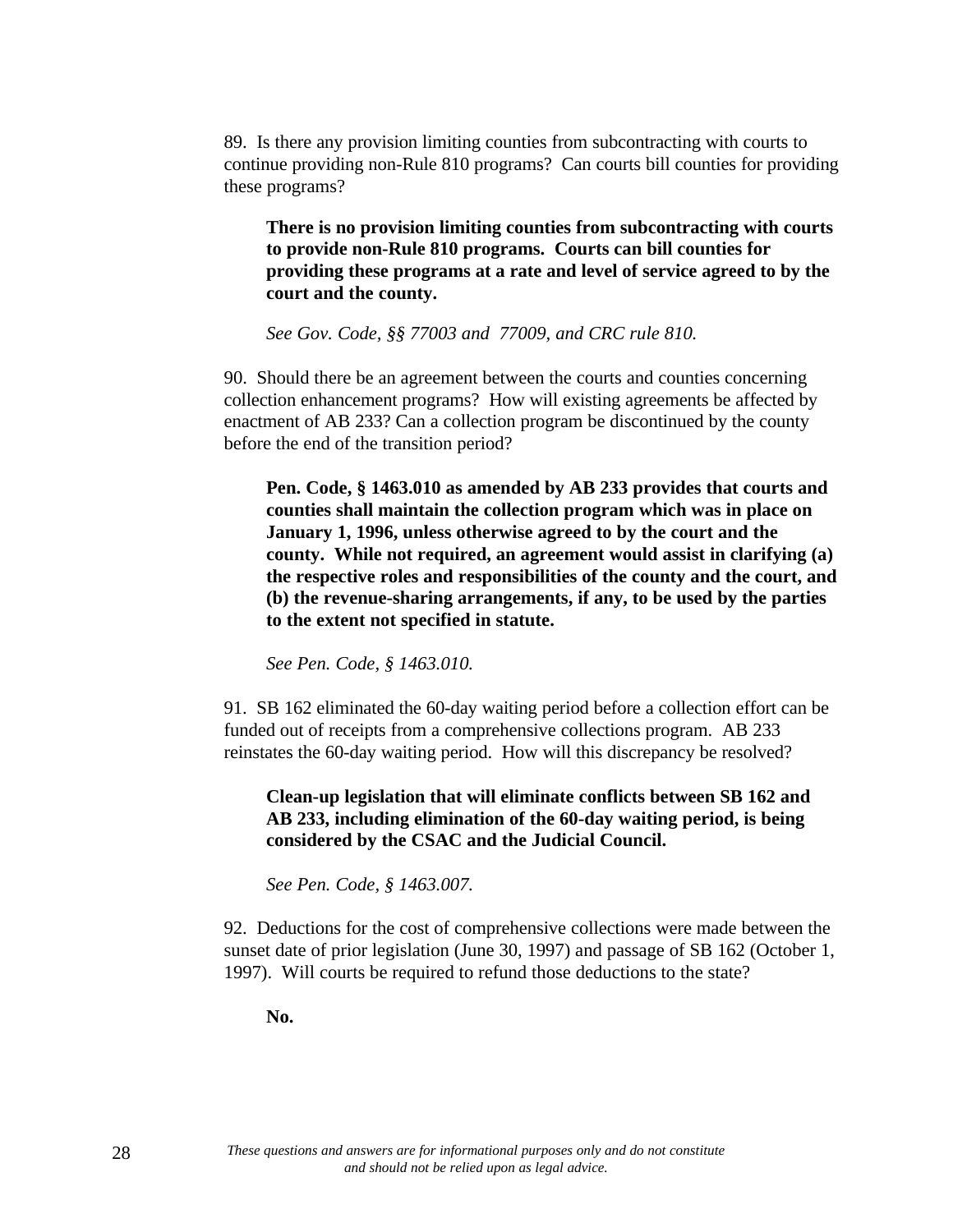93. Some courts' collections costs are billed to them after the funds have been received and distributed. Can a court maintain the necessary revenue generated by the collection agency to pay their costs and then remit the remainder to the state?

**Pen. Code, § 1463.007 provides that the cost of court- or countyoperated comprehensive court collections programs, as defined, may be offset by revenue collections prior to any distribution of the funds collected. If the court and the county agree that the court will provide these services on behalf of the county as provided in Pen. Code, § 1463.010, the agreement should include the manner in which the services would be funded by the county, as offset by revenues retained pursuant to Pen. Code, § 1463.007.**

*See Gov. Code, § 77003, and Pen. Code, §§ 1463.007 and 1463.010.*

94. The bill indicates that equipment used solely by the court on June 30, 1997, becomes the court's property. What happens to equipment purchased between July 1, 1997, and December 31, 1997?

**It is anticipated that transfer problems regarding equipment purchased during this period can and will be worked out at the local level***.* **If significant problems arise relating to equipment purchased since July 1, 1997, because the legislation did not take affect prior to July 1, clean-up legislation may be sought to clarify ownership.**

*See Gov. Code, § 68073.1.*

95. Once lease/purchase payments for equipment are completed, will ownership of the equipment be transferred to the courts?

**Yes, if the equipment is under the sole use of the court on June 30, 1997, unless the county is prohibited by the lease-purchase contract or other provision of law from transferring title. However, AB 233 requires the court to continue financial obligations dictated under the lease.**

*See Gov. Code, § 68073.1.*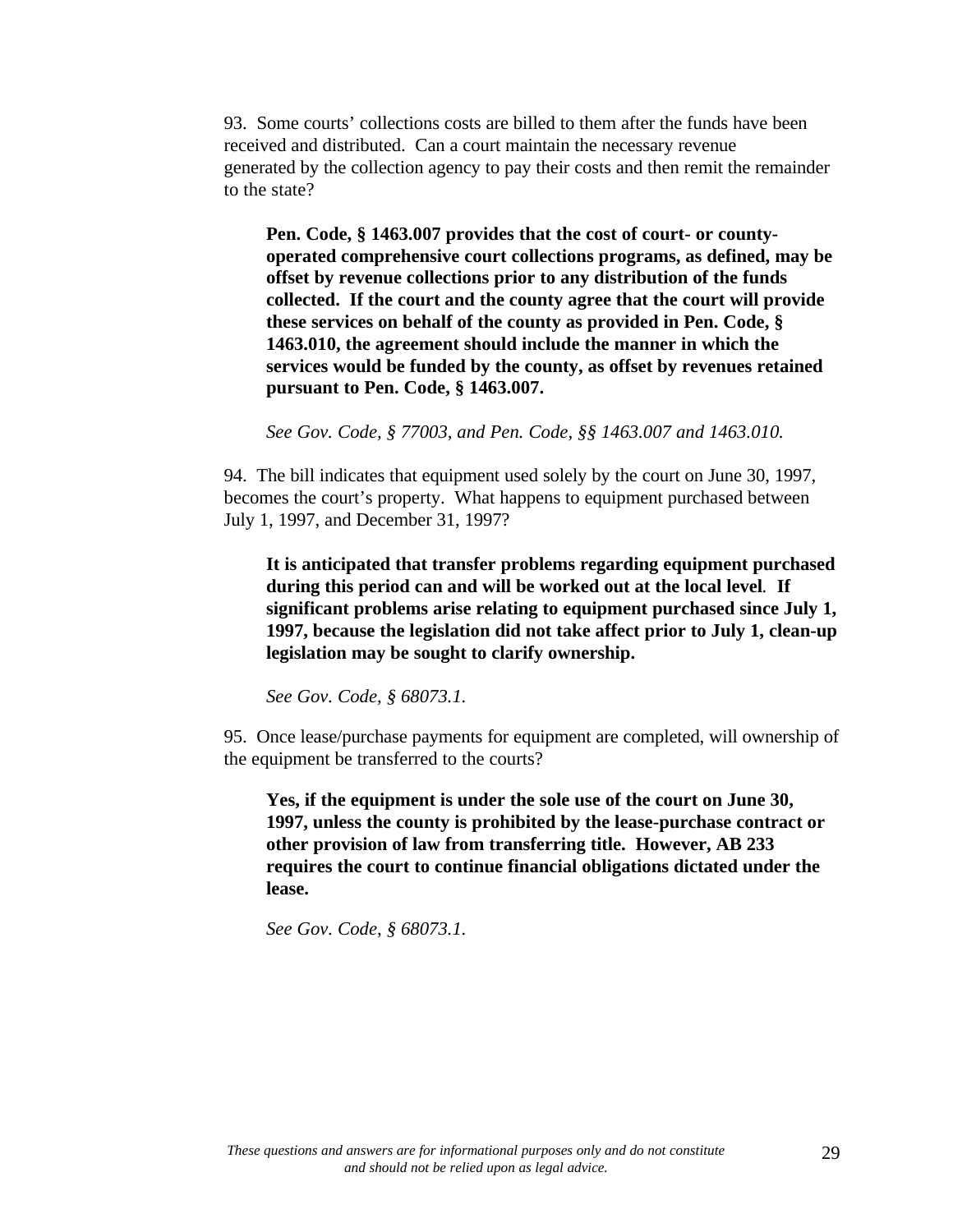96. If a lease agreement for equipment or systems that the court shares with other agencies extends beyond the time when courts are required to participate in county services, can the court discontinue participation? Is there some mechanism to legally transfer the liability for making the debt service payments to the courts along with the underlying assets?

**AB 233 requires counties to continue to provide, and courts to continue to use, county services such as telephone, data processing, and information technology unless a 90-day notice is given as specified in Gov. Code, § 77212. However, a court may not terminate a service that involved acquisition of equipment, including computer and data processing systems, financed by long-term financing plans where the county is dependent upon court financial support until January 1, 2001. It is anticipated that issues regarding transfer of equipment and current systems used by courts can and should be resolved through discussions between courts and counties at the local level. Counties and courts are advised to consult with legal counsel regarding the legality and process for transferring these obligations and assets.**

*See Gov. Code, § 77212.*

97. Where do we file our court inventory now that it is no longer a county function and all inventory belongs to the court? What happens to surplus equipment? Can surplus equipment be given to other courts?

**Courts will be required to maintain an inventory of their equipment, with the assistance of the county if that has been a traditional county service. The AOC is in the process of developing a judicial branch surplus equipment program.**

*See Gov. Code, § 77206.*

98. What is the operative definition of the phrase "necessary and suitable facilities" as referenced in AB 233?

**The definition of "necessary and suitable facilities" is not specifically defined in statute beyond what is provided in Gov. Code, § 68073 which states: "In determining whether facilities are necessary and suitable, the reasonable needs of the court and the fiscal condition of the county or city and county shall be taken into consideration."**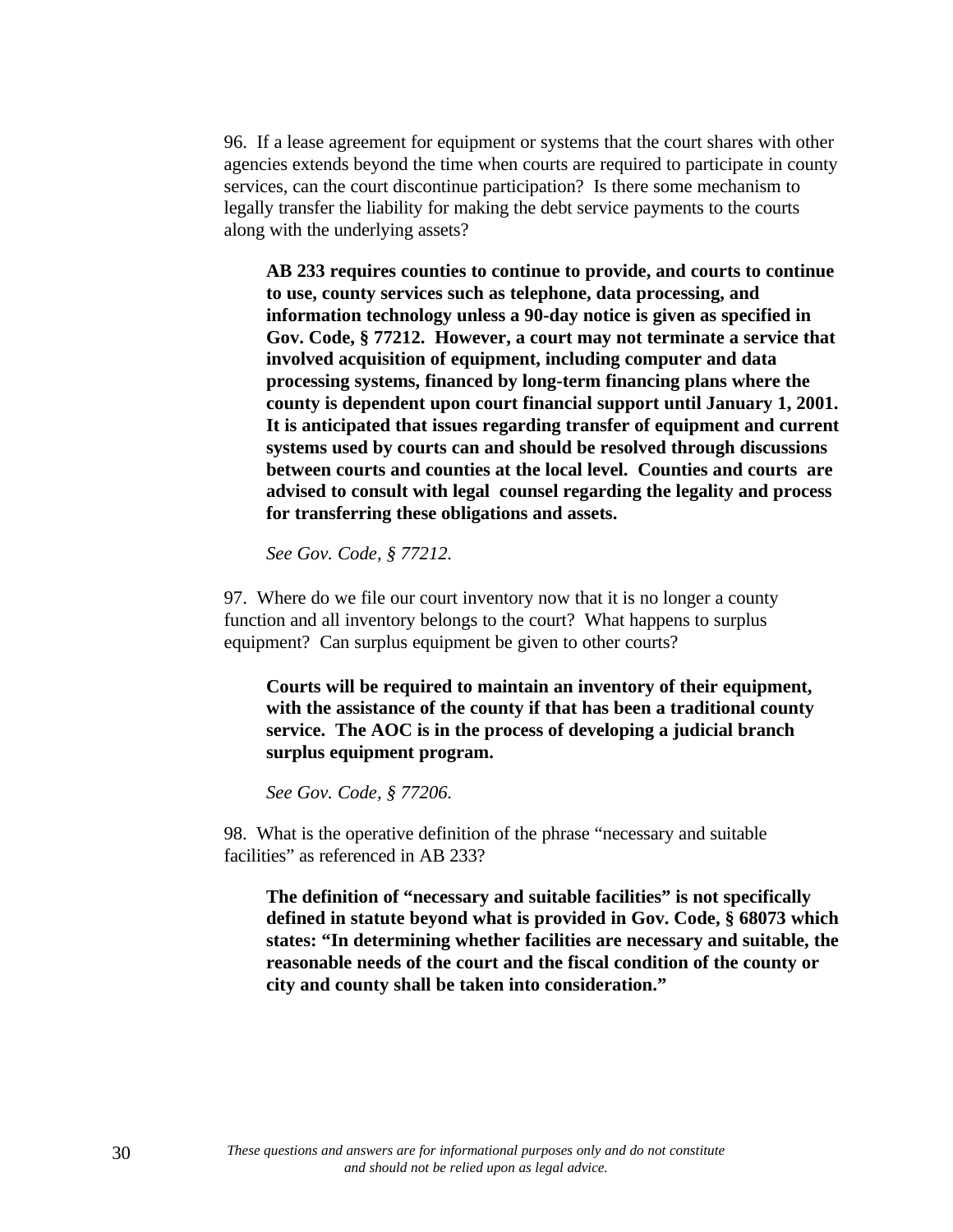99. If a county acquires a new facility for the courts, do the old facilities belong to the court as well?

**AB 233 did not change title to any real property in use or formerly in use as a court facility.**

100. What agency will be responsible for attorney fees in an action pursuant to Gov. Code, § 68073 regarding facilities issues?

**Attorney fees to represent the court in a Gov. Code, § 68073 action or any other action may be an allowable court operations cost. These fees may be paid by the court if required to do so as a result of the outcome of the underlying case.**

101. Will courts provide their own insurance?

**The definition of court operations includes costs for general liability and fidelity and faithful performance insurance as allowable court operations expenses.**

*See Gov. Code, § 77003 and CRC rule 810.*

102. Where is authority for extending building leases? Who will be responsible in the future?

**AB 233 does not change the authority or process for extending building leases, which remains a responsibility of the county. Issues dealing with future responsibility for court facilities is the subject of study for the Task Force on Court Facilities.**

*See Gov. Code, §§ 77650–77655.*

103. Do state laws including the Public Records Act and the Open Meeting Law now apply to the courts?

**AB 233 did not amend the current application of the Public Records Act or Open Meeting Law of the state.**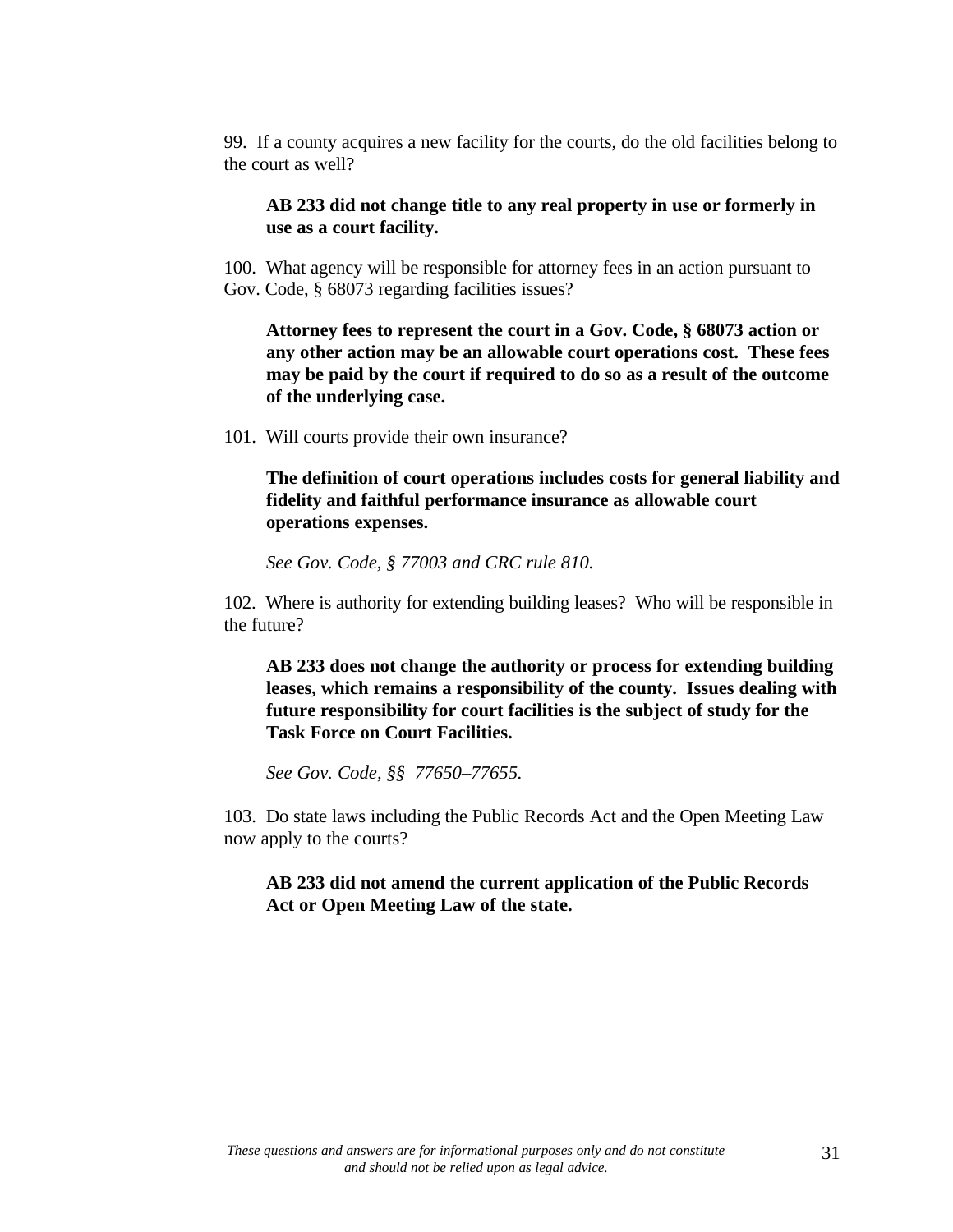# **IV. HUMAN RESOURCES ISSUES—***HOW ARE PERSONNEL ISSUES ADDRESSED PRIOR TO A DETERMINATION OF THE NEW STRUCTURE?*

104. What is the composition of the Task Force on Trial Court Employees, and how will appointments to that task force be made? What is the timeline for completion of its work?

**The Task Force is composed of 18 members: 4 representatives of the trial courts; 4 representatives of the counties; 3 representatives appointed by the Senate Rules Committee; 3 representatives appointed by the Speaker of the Assembly; 1 representative of the state Department of Personnel Administration; 1 representative of the state Department of Finance; and 1 representative of the Public Employees Retirement System. A justice of the Court of Appeal shall serve as the nonvoting chairperson. The task force is to submit an initial report concerning the employment status of court staff by January 30, 1999, with a final report to be issued by June 1, 1999. The legislation indicates that it is the intent of the Legislature that a personnel system for court employees be in effect on or before January 1, 2001.**

*See Gov. Code, §§ 77600–77606.*

105. Will marshals or sheriffs' staff that provide allowable Rule 810 services be included for study by the Task Force on Trial Court Employees as outlined in Gov. Code, § 77603(f)?

**Included in the Task Force duties is to specifically identify functions related to trial courts that are provided by county employees; this may include court security services.**

*See Gov. Code, § 77603(f).*

106. In the interim, who will determine salaries and benefits of court employees?

**Salaries and benefits of court employees will continue to be set in the same manner, subject to the meet and confer requirements of newly adopted California Rules of Court, rules 2201–2210. These rules govern trial court employee labor relations and procedures, and go into effect January 1, 1998. The court is responsible for meeting these costs within its authorized budget.**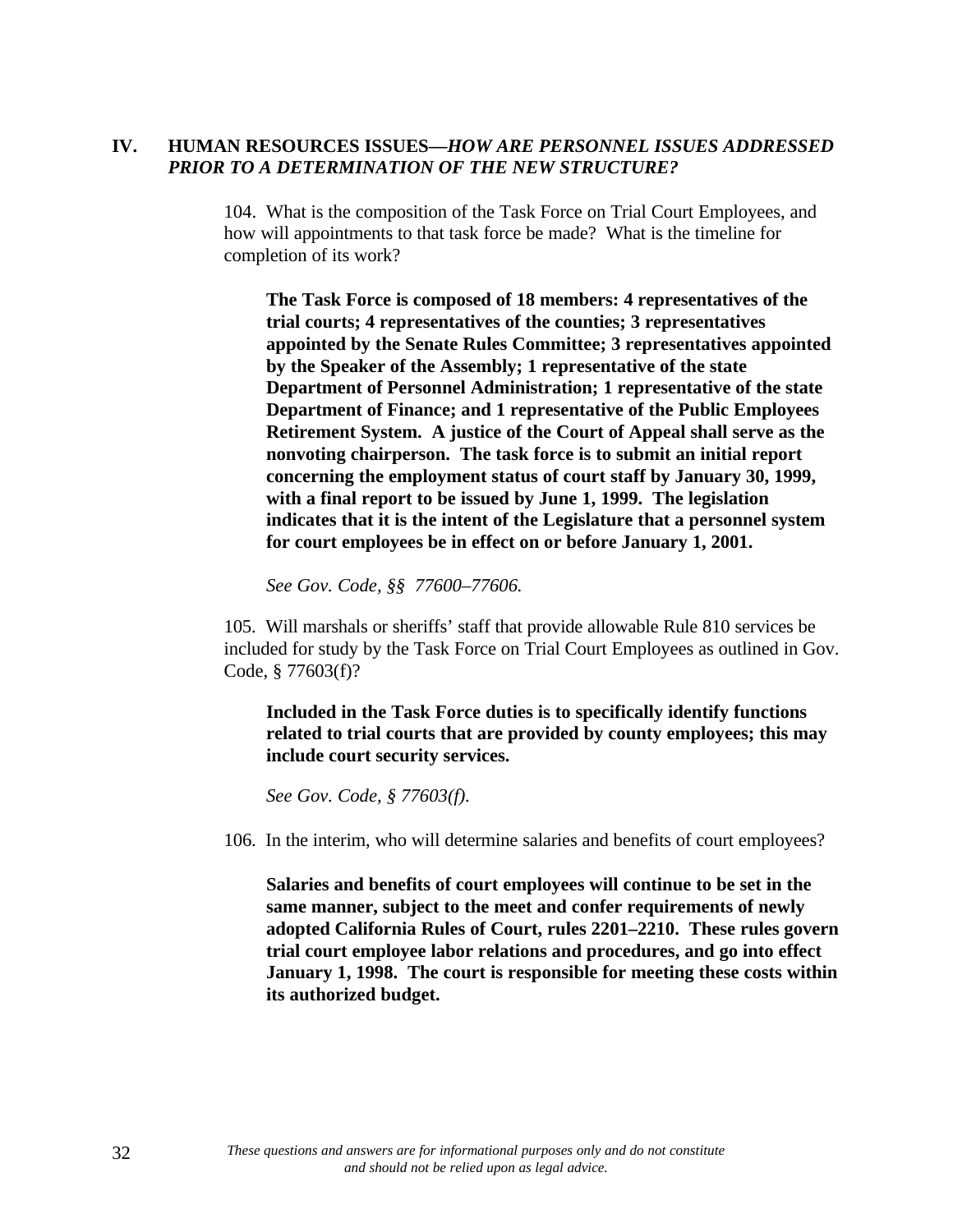107. What will happen to court employees' retirement funds and other vested benefits?

**One of the responsibilities of the Task Force on Court Employees is to document the retirement systems in which court employees are now enrolled and determine the costs associated with making any change in the retirement benefits for court employees. In the interim, retirement and other vested benefits will not be affected by AB 233. The legislative intent is clear that no provision of the bill is intended to reduce the salary or benefits of court employees.**

108. After January 1, 1998, will the court be required to adhere to the counties' personnel policies?

**Courts should continue to operate under whatever personnel policies were in use prior to AB 233, subject to the requirements of rules 2201– 2210 of the California Rules of Court and AB 1438, unless otherwise mutually agreed to by the court and the county, until the task force on court employees completes its work and legislation is enacted to establish an appropriate system of court employment.**

*See Gov. Code, §§ 77601–77606; AB 1438; CRC rules 2201–2210.*

109. How will courts seek approval for changes in personnel classifications? Will courts continue to use the process in place now? What happens if the county is currently considering a reclassification? Will coordinated courts, with sufficient budgeted funds, be permitted to reclassify positions in accordance with the model trial court system and improve salaries in accord with TCBC ranges?

**AB 233 did not change the existing systems or processes for approval of classification or reclassification of court employees. Therefore, all courts will continue to operate under existing practices and procedures, unless otherwise mutually agreed upon by the court and the county.**

110. Who is responsible for deciding when authorized vacant positions in the court's budget are to be filled?

### **The court is responsible for deciding when to fill these positions in consideration of its authorized budget.**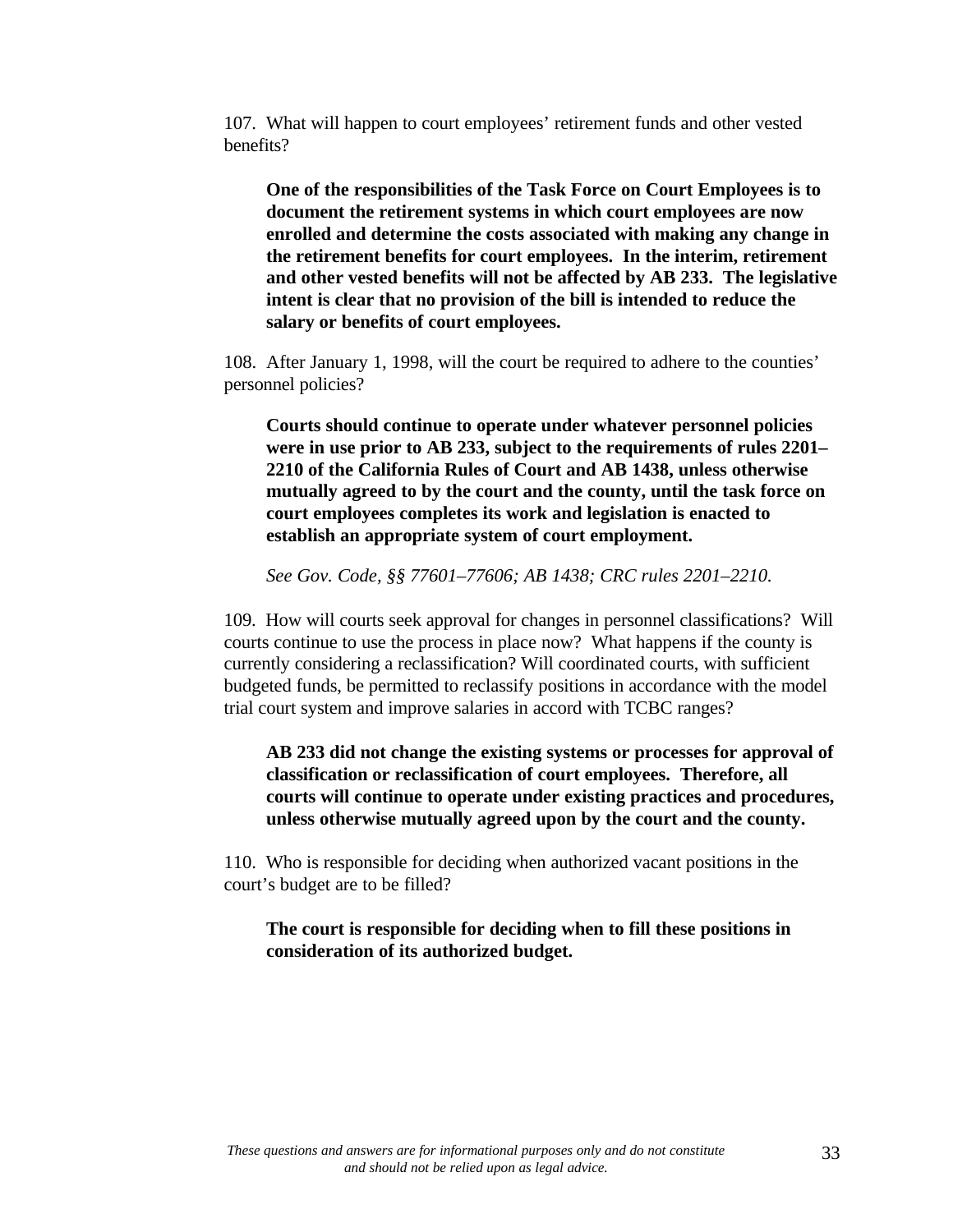111. If sufficient funds are available within its approved budget allocation, may a court grant equity adjustments to court employees, court executive officers, or other staff without county approval?

# **AB 233 did not change existing methods for approval of salary adjustments for trial court employees. However, courts are required to operate within the salary and classification levels set in state statutes, or local memoranda of understanding (MOUs) or ordinances***.*

112. What impact will county-approved cost of living increases (COLAs) have on court budgets? Will there be a cap on increases by the state?

**Courts are required to operate within the budget that is approved by the Legislature. There is no specific state policy on the issue of COLAs and their impact on court budgets. This issue is currently under policy review by the Judicial Council.**

*See Gov. Code, §§ 77202 and 77206.*

113. What impact will the Legislation have on existing MOUs?

**With passage of AB 233 and AB 1438 (Escutia), rules 2201–2210 of the California Rules of Court went into effect. These rules expand the scope of issues that courts are required to bargain. Rule 2206(a) provides that existing MOUs remain in effect for the stated duration of the MOU unless a modification is negotiated by courts and employee organizations.**

*See Gov. Code, §§ 68650–68655, 77605(d) and (e), and CRC rule 2206(a).*

114. Who is responsible for liability arising from court employment, labor relations, and workers' compensation issues?

**Until the Task Force on Trial Court Employees completes its work in June 1999 and legislation is enacted, court employment, labor relations, and worker's compensation issues will continue to be handled as in the past consistent with statute and new rules 2201–2210 of the California Rules of Court. These rules govern labor relations policies and procedures in the trial courts.**

115. What conflict of interest provisions will apply to trial court employees?

# **AB 233 made no change in the applicable state or county conflict of interest provisions.**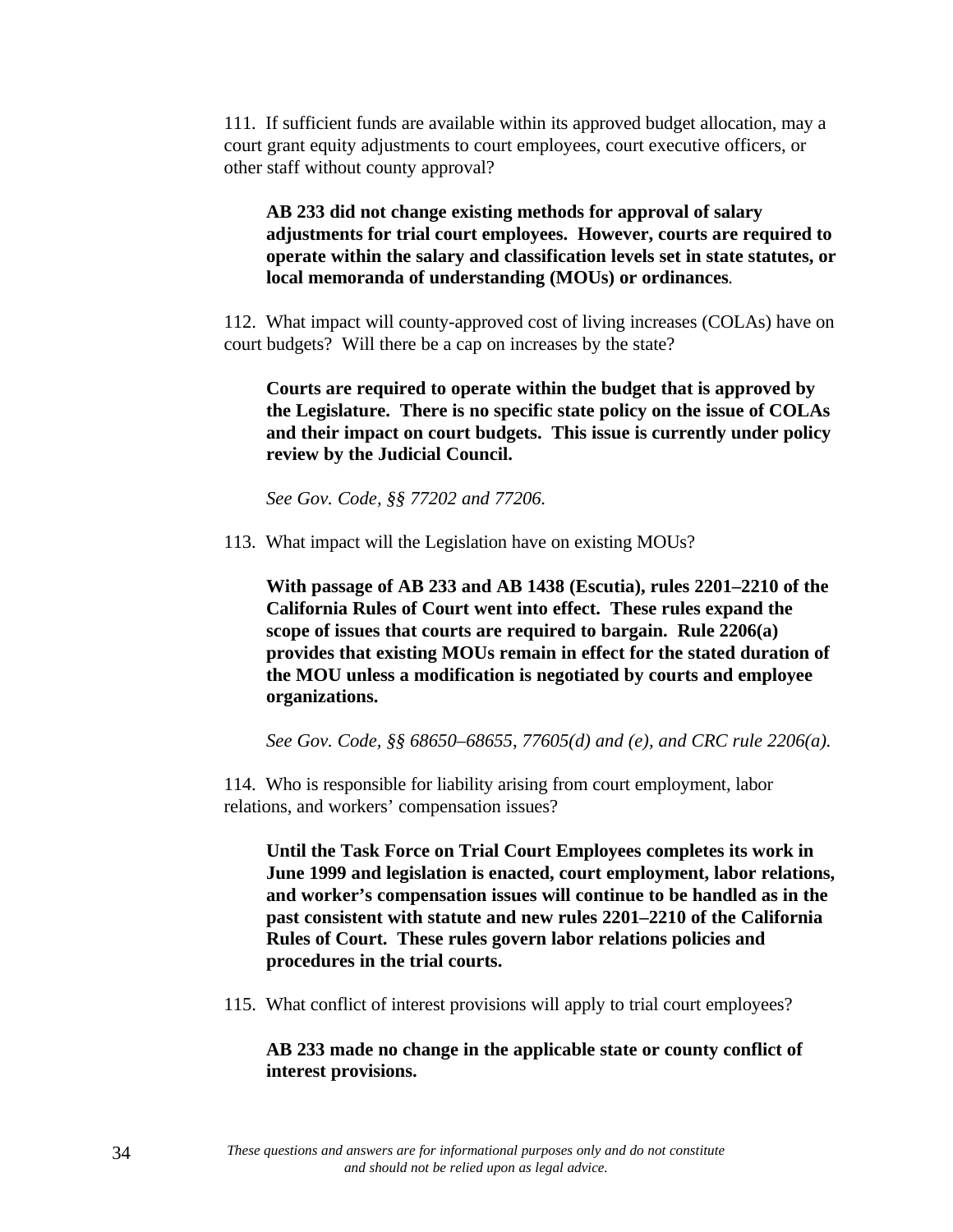116. What is status of courts' staffing bills? Will these still be required? Is a board of supervisors' resolution still required?

**Municipal court staffing legislation will continue to be required unless SCA 4 is approved by the voters and a court system elects to unify. Clarification is being sought concerning the requirement for a board of supervisors' resolution since trial court costs are now entirely the fiscal responsibility of the state.**

*See AB 2207 (Isenberg), § 101. Stats. 1993, ch. 1091.*

117. What will be the role of the AOC in reviewing court staffing bills?

**The AOC will continue to review requests for consistency with the approved budget allocation of the Trial Court Budget Commission as approved by the Judicial Council.**

*See AB 2207 (Isenberg), § 101. Stats. 1993, ch. 1091.*

118. How will the concerns of non-unionized employees be heard if court employees become employees of the state?

**Nothing in AB 233 is intended to prejudge or compel a finding by the task force that court or county or state employment is preferred. The Task Force on Court Employees will make recommendations to the Judicial Council on the appropriate status of trial court employees. AB 233, AB 1438, and the new labor relations rules of court did not change the avenues available to non-union employees to have their issues addressed. In fact, Rule 2203(a) protects the right of a court employee to appear on his or her behalf regarding employment relations with a court.**

*See Gov. Code, § 77605(c) and CRC rules 2201–2210.*

119. If staff perform both functions that are allowable under Rule 810 and those that are not allowable, should they be funded from the Trial Court Operations Fund?

# **Only the portion of their time that involves an allowable cost operations function should be funded from the local Trial Court Operations Fund.**

*See Gov. Code, §§ 77003 and 77009, and CRC rule 810.*

120. Are court employees who provide collections or other non-810 allowable services (e.g., pretrial services) required to be transitioned to county employment status?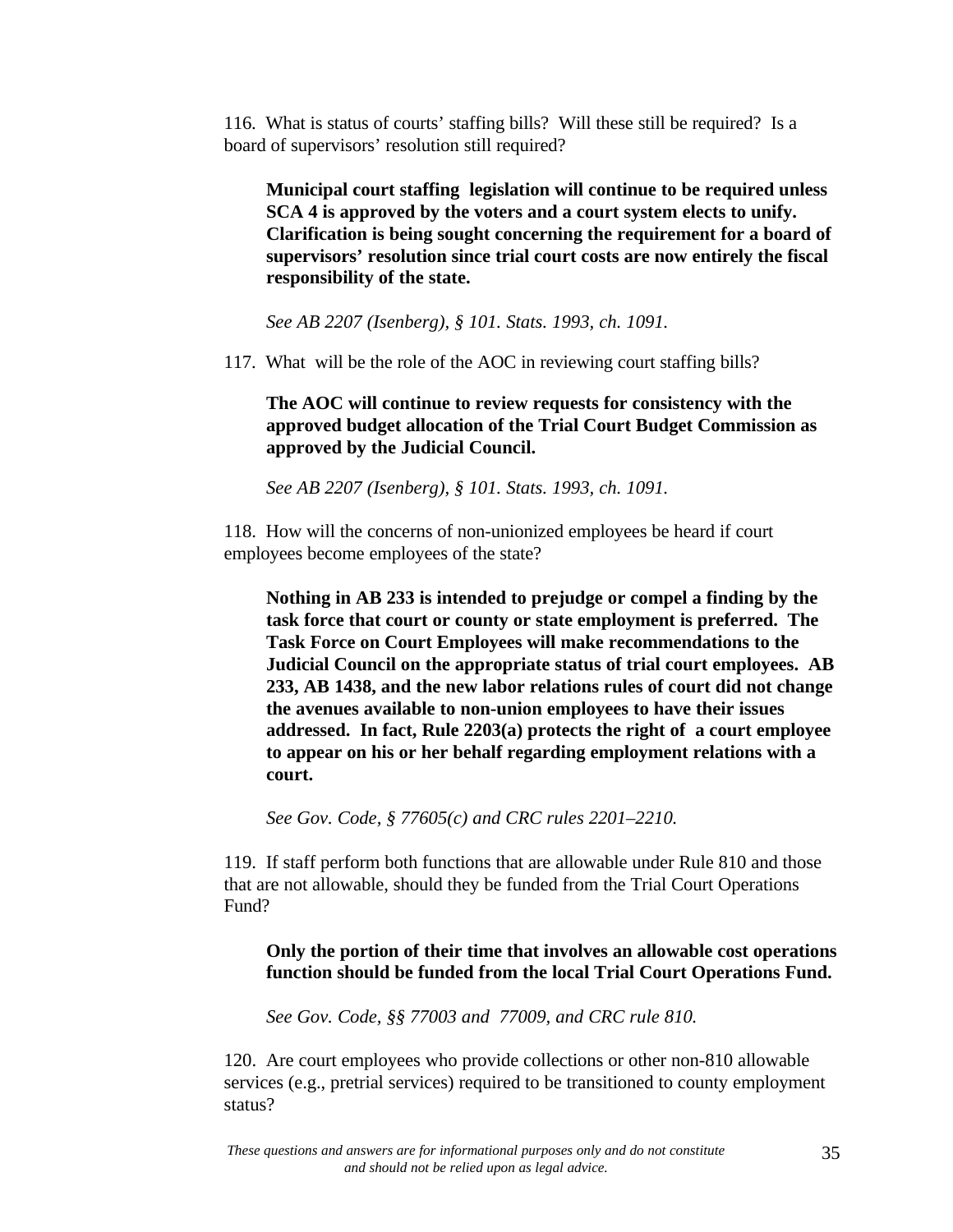# **No, the fact that court employees provide non-810 allowable services does not mean that their employment status has changed.**

*See Gov. Code, § 77003, and CRC rule 810.*

121. If a court system has an approved coordination plan and has been found to be fully coordinated, will municipal court judges still need to file a form to achieve superior court assignment pay parity?

# **No, a new process will be adopted to verify compliance with the provisions in statute relating to this topic that will replace the individual forms now in use.**

*See Gov. Code, § 68547.*

122. Do pay parity amounts received by municipal court judges impact their retirement benefits?

# **No, they do not. This pay is for sitting on judicial assignment and is not considered part of a judge's base salary for the purposes of retirement benefits.**

123. Will pay parity payments become part of a municipal court judge's regular paycheck, or they will be paid separately, as are differential pay amounts?

### **Judicial assignment pay is paid separately.**

124. Will the pay levels of municipal court commissioners whose salaries are set by formula be increased if municipal court judges receive pay parity under Gov. Code, § 68547?

### **No, because the base pay of municipal court judges remains the same.**

125. When would the additional parity for municipal court judges begin? Would it be retroactive if the court began the practice some time before the Judicial Council recognized it?

# **The standards for receiving pay parity across the board will be addressed by the Judicial Council at its February 4, 1998, meeting, with the intention that pay parity will be retroactive to January 1, 1998, for those courts that meet the certification requirements.**

126. If a court system is not fully coordinated, can individual municipal court judges still receive superior court pay if they are individually cross-assigned?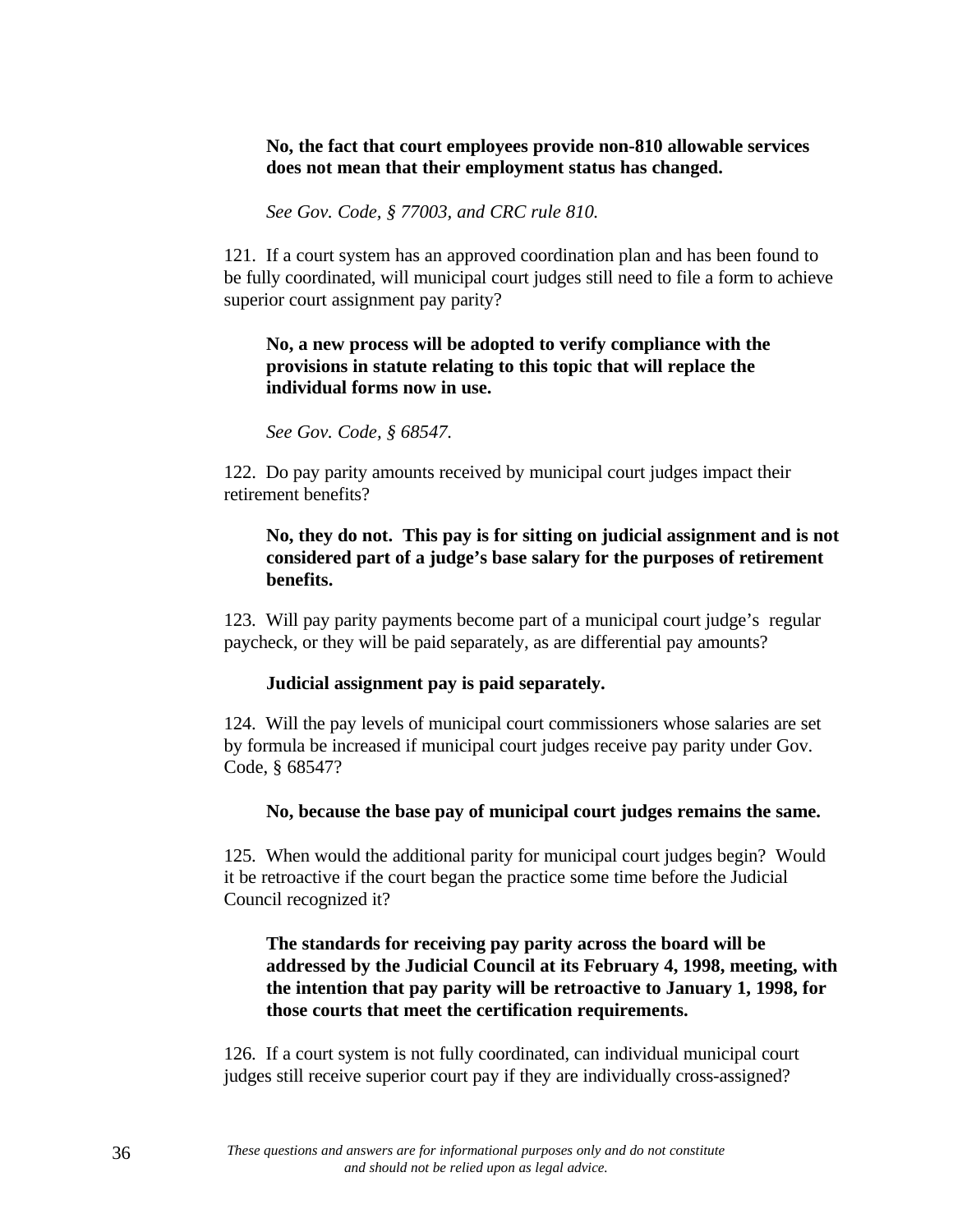**Gov. Code, § 68547 provides that a judge may be compensated at the monthly, as opposed to the daily, rate of pay for the court to which the judge is assigned, if for 30 days or more the judge is (1) assigned to a court every day, or (2) traveling because of the assignment, or (3) absent from his or her residence because of the assignment. This section requires that a municipal court judge serve "in a substantial way" in a superior court before that day would count as an assignment day.**

*See Gov. Code, § 68547.*

127. Will judges still receive paychecks through the county payroll system, or will all judges now receive paychecks only through the state?

### **The current payment arrangement for superior and municipal court judges will continue until the AOC can conduct a comprehensive review to determine if alternative arrangements should be made.**

128. What is the definition of local judicial benefits? Is the county obligated to continue to provide such benefits?

**Local judicial benefits include those benefits provided by the county to municipal and superior court judges, in addition to the benefits eligible to be paid by the state. Because quasi-judicial officers such as commissioners, referees, and hearing officers are not eligible for statepaid benefits, the cost of their benefits continues to be an allowable court operations cost.**

**Counties must advise DOF of the dollar amount of the cost of local judicial benefits, if any, that are contained in their fiscal year 1994–95 base funding. Once verified by procedures established by the DOF, the DOF is required to reduce the county's base funding obligation by an amount equal to the 1994–95 cost of those judicial benefits, and "the county shall continue to be responsible for the cost of those judicial benefits" to the extent those benefits continue to be provided. Decisions to continue to provide local judicial benefits should be addressed at the local level.**

*See Gov. Code, § 77201(c)(3).*